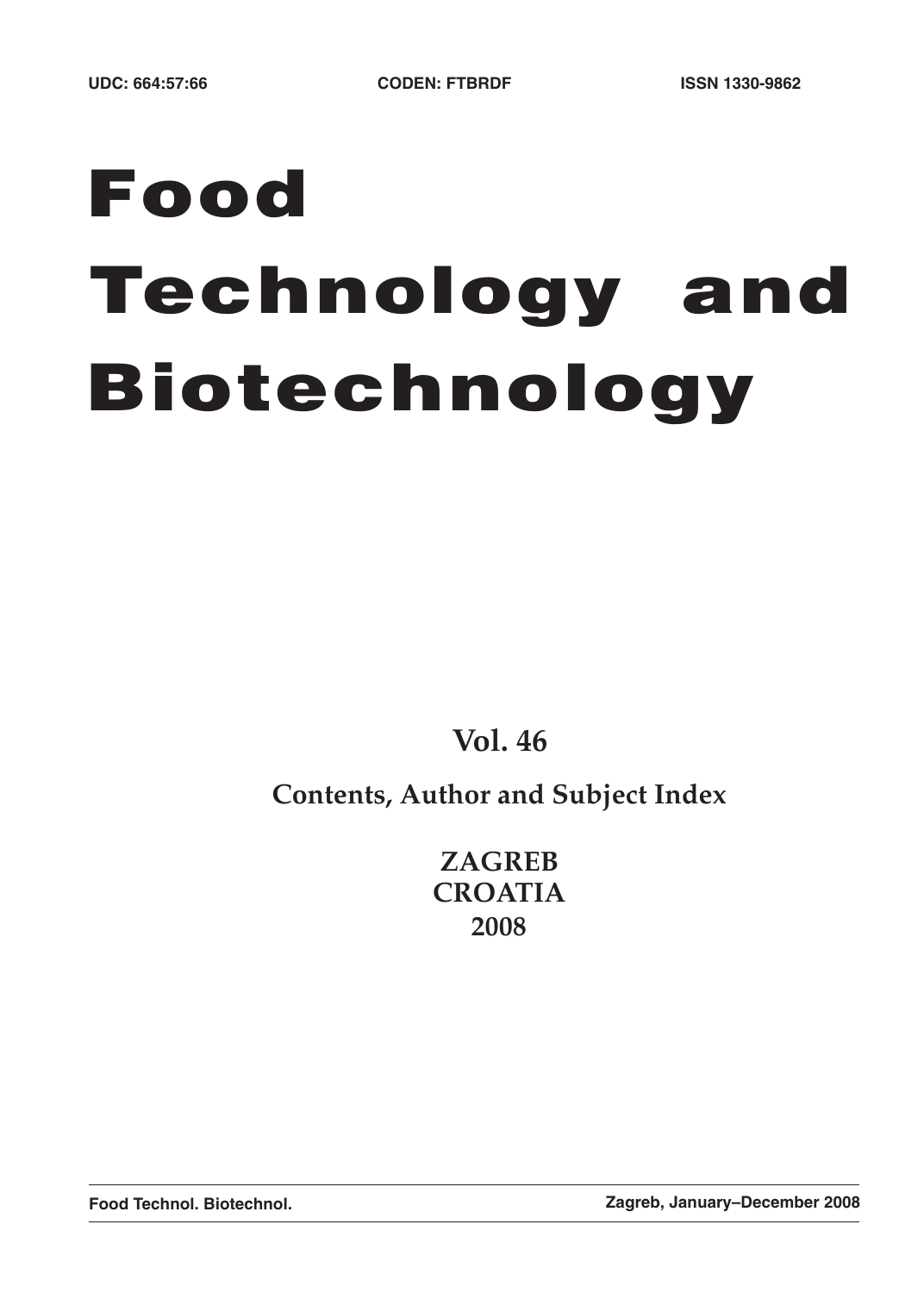# **CONTENTS**

# **REVIEWS**

| Piotr Minkiewicz, Jerzy Dziuba, Małgorzata Darewicz, Anna Iwaniak, Marta Dziuba and<br>Dorota Nałęcz                                                                |              |
|---------------------------------------------------------------------------------------------------------------------------------------------------------------------|--------------|
|                                                                                                                                                                     | $\mathbf{1}$ |
| Senka Džidić, Jagoda Šušković and Blaženka Kos                                                                                                                      |              |
| Antibiotic Resistance Mechanisms in Bacteria: Biochemical and Genetic Aspects (1)                                                                                   | 11           |
| Masood Sadiq Butt, Muhammad Tahir-Nadeem, Zulfiqar Ahmad and Muhammad Tauseef Sultan                                                                                |              |
|                                                                                                                                                                     | 22           |
| Asalapuram R. Pavankumar and Krishnan Sankaran                                                                                                                      |              |
|                                                                                                                                                                     | 125          |
| Mila Vrančić, Sandra Gregorić, Andrea Paravić Radičević and Krešimir Gjuračić                                                                                       |              |
| Mammalian Genome Recombineering: Yeast, Still a Helper Microorganism of Choice? (3)                                                                                 | 237          |
| Naveed Ahmad, Li Li, Xiao-Quan Yang, Zheng-Xiang Ning and Muhammad Atif Randhawa                                                                                    | 252          |
|                                                                                                                                                                     |              |
| ORIGINAL SCIENTIFIC PAPERS                                                                                                                                          |              |
| Zengran Liu, Guangyi Zhang, Jing Li and Guohong Chen                                                                                                                |              |
| Integrative Expression of Glucoamylase Gene in a Brewer's Yeast Saccharomyces pastorianus Strain. . (1)                                                             | 32           |
| Myriam Arriaga-Alba, Roberto Rivera-Sánchez, Rocio Flores-Paz, Yessica Dorin Torres-Ramos,                                                                          |              |
| Ivonne María Olivares-Corichi and Juan José Hicks                                                                                                                   |              |
| Antimutagenic Effects of Vitamin C Against Oxidative Changes Induced by Quinolones (1)                                                                              | 38           |
| Nándor Nemestóthy, László Gubicza, Erika Fehér and Katalin Bélafi-Bakó<br>Biotechnological Utilisation of Fusel Oil, A Food Industry By-Product. A Kinetic Model on |              |
| Enzymatic Esterification of <i>i</i> -Amyl Alcohol and Oleic Acid by <i>Candida antartica</i> Lipase B (1)                                                          | 44           |
| Svetlana V. Kamzolova, Tatiana V. Finogenova and Igor G. Morgunov                                                                                                   |              |
|                                                                                                                                                                     | 51           |
| Grasian Immanuel, Palanichamy Esakkiraj, Austin Jebadhas, Palanisamy Iyapparaj and                                                                                  |              |
| Arunachalam Palavesam                                                                                                                                               |              |
|                                                                                                                                                                     | 60           |
| Ana Paula Manera, Joana da Costa Ores, Vanessa Amaral Ribeiro, Carlos André Veiga Burkert<br>and Susana Juliano Kalil                                               |              |
| Optimization of the Culture Medium for the Production of $\beta$ -Galactosidase from Kluyveromyces                                                                  |              |
|                                                                                                                                                                     | 66           |
| Nan Li, Zhi-Nian Deng, Yong-Ling Qin, Chun-Lan Chen and Zhi-Qun Liang                                                                                               |              |
| Production of Polyunsaturated Fatty Acids by Mucor recurvus sp. with Sugarcane Molasses as                                                                          |              |
|                                                                                                                                                                     | 73           |
| Xiao-Wei Yu and Yong-Quan Li                                                                                                                                        |              |
| Expression of Aspergillus oryzae Tannase in Pichia pastoris and Its Application in the Synthesis                                                                    | 80           |
|                                                                                                                                                                     |              |
| Sanja Radeka, Stanka Herjavec, Đordano Peršurić, Igor Lukić and Barbara Sladonja                                                                                    |              |
| Effect of Different Maceration Treatments on Free and Bound Varietal Aroma Compounds in                                                                             | 86           |
| Lidija Kozačinski, Eleftherios Drosinos, Faruk Čaklovica, Luca Cocolin, Judith Gasparik-Reichardt                                                                   |              |
| and Slavica Vesković                                                                                                                                                |              |
|                                                                                                                                                                     | 93           |
| Miroslav Pohanka and Petr Zbořil                                                                                                                                    |              |
|                                                                                                                                                                     | 107          |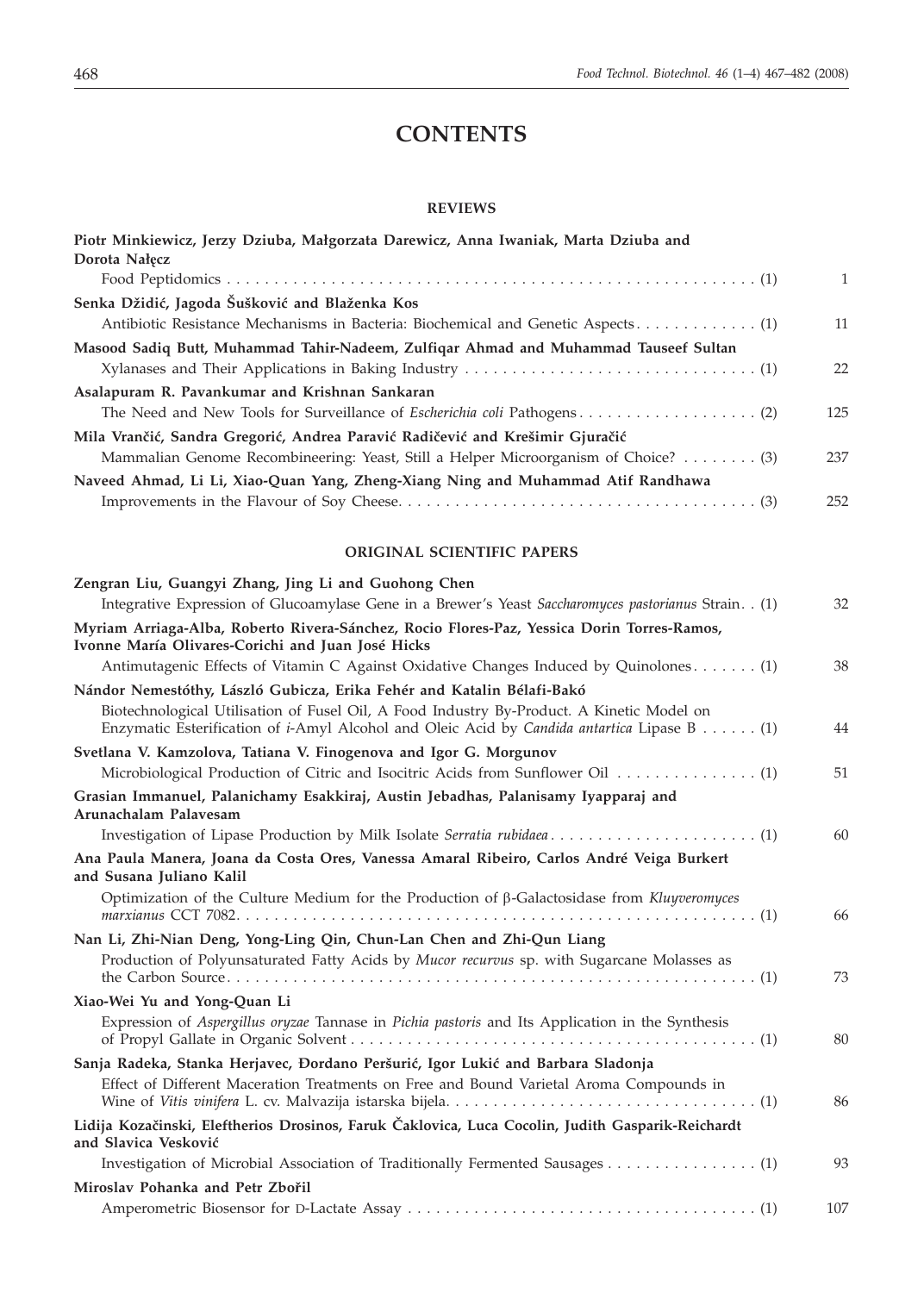| Luís Ferreira, Cristina Afonso, Helder Vila-Real, António Alfaia and Maria H.L. Ribeiro<br>Evaluation of the Effect of High Pressure on Naringin Hydrolysis in Grapefruit Juice with        | 146 |
|---------------------------------------------------------------------------------------------------------------------------------------------------------------------------------------------|-----|
| Charalampos Proestos, Ioannis Spyridon Boziaris, Maria Kapsokefalou and Michael Komaitis<br>Natural Antioxidant Constituents from Selected Aromatic Plants and Their Antimicrobial          | 151 |
| Petras Rimantas Venskutonis, Egidijus Daukšas and Björn Sivik<br>Use of Immobilised Lipase from <i>Candida antarctica</i> in Supercritical Fluid Extraction of Borage                       | 157 |
| Sylwia Bonin and Joanna Skwira<br>Effect of Continuous Fermentation of High-Sugar Fruit Must on the Viability and Morphology                                                                | 164 |
| Grace Sathyanesan Anisha, Rajeev Kumar Sukumaran and Parukuttyamma Prema                                                                                                                    |     |
| Statistical Optimization of $\alpha$ -Galactosidase Production in Submerged Fermentation by                                                                                                 | 171 |
| Michele Rigon Spier, Ralf Greiner, José Angel Rodriguez-León, Adenise Lorenci Woiciechowski,<br>Ashok Pandey, Vanete Thomaz Soccol and Carlos Ricardo Soccol                                |     |
| Phytase Production Using Citrus Pulp and Other Residues of the Agroindustry in SSF by                                                                                                       | 178 |
| Giselle Maria Maciel, Luciana Porto de Souza Vandenberghe, Charles Windson Isidoro Haminiuk,<br>Richardo Cancio Fendrich, Bianca Elli Della Bianca, Tahiana Quintella da Silva Brandalize,  |     |
| Ashok Pandey and Carlos Ricardo Soccol<br>Xylanase Production by Aspergillus niger LPB 326 in Solid-State Fermentation Using Statistical                                                    | 183 |
| Sumitra Ramachandran, Pierre Fontanille, Ashok Pandey and Christian Larroche<br>Stability of Glucose Oxidase Activity of Aspergillus niger Spores Produced by Solid-State                   |     |
|                                                                                                                                                                                             | 190 |
| Janny Coca Armas, Julio C. Dustet Mendoza and José L. Martínez Hernández<br>Mucor griseocyanus Lipase: Production, Characterization and Study of Some Catalytic Properties                  | 195 |
| Denis Linares, Pierre Fontanille and Christian Larroche                                                                                                                                     |     |
| Protective Effect of Biomass Components Against Interfacial Inactivation of $\alpha$ -Pinene Oxide                                                                                          | 202 |
| Elena Efremenko, Olga Senko, Dinara Zubaerova, Elena Podorozhko and Vladimir Lozinsky<br>New Biocatalyst with Multiple Enzymatic Activities for Treatment of Complex Food Wastewaters . (2) | 208 |
| Qiu-Ping Zhong and Wen-Shui Xia<br>Physicochemical Properties of Edible and Preservative Films from Chitosan/Cassava                                                                        | 262 |
| Želimir Kurtanjek, Daniela Horvat, Damir Magdić and Georg Drezner<br>Factor Analysis and Modelling for Rapid Quality Assessment of Croatian Wheat Cultivars with                            |     |
| Ivančica Delaš, Milivoj Popović, Tomislav Petrović, Frane Delaš and Davor Ivanković                                                                                                         | 270 |
| Changes in the Fatty Acid Composition of Brain and Liver Phospholipids from Rats Fed                                                                                                        | 278 |
| Yasar Demir, Azize Alayli Güngör, Elif Duygu Duran and Nazan Demir                                                                                                                          | 286 |
| Sandra Voća, Nadica Dobričević, Verica Dragović-Uzelac, Boris Duralija, Jasmina Družić,<br>Zlatko Čmelik and Martina Skendrović Babojelić                                                   | 292 |
| Adriana Nowak, Michał Arabski and Zdzisława Libudzisz                                                                                                                                       |     |
| Ability of Intestinal Lactic Acid Bacteria to Bind and/or Metabolise Indole (3)                                                                                                             | 299 |
| José Domingos Fontana, David Alexander Mitchell, Oscar E. Molina, Anabella Gaitan,<br>Tânia M.B. Bonfim, Juliana Adelmann, Adelia Grzybowski and Maurício Passos                            |     |
| Starch Depolymerization with Diluted Phosphoric Acid and Application of the Hydrolysate in                                                                                                  | 305 |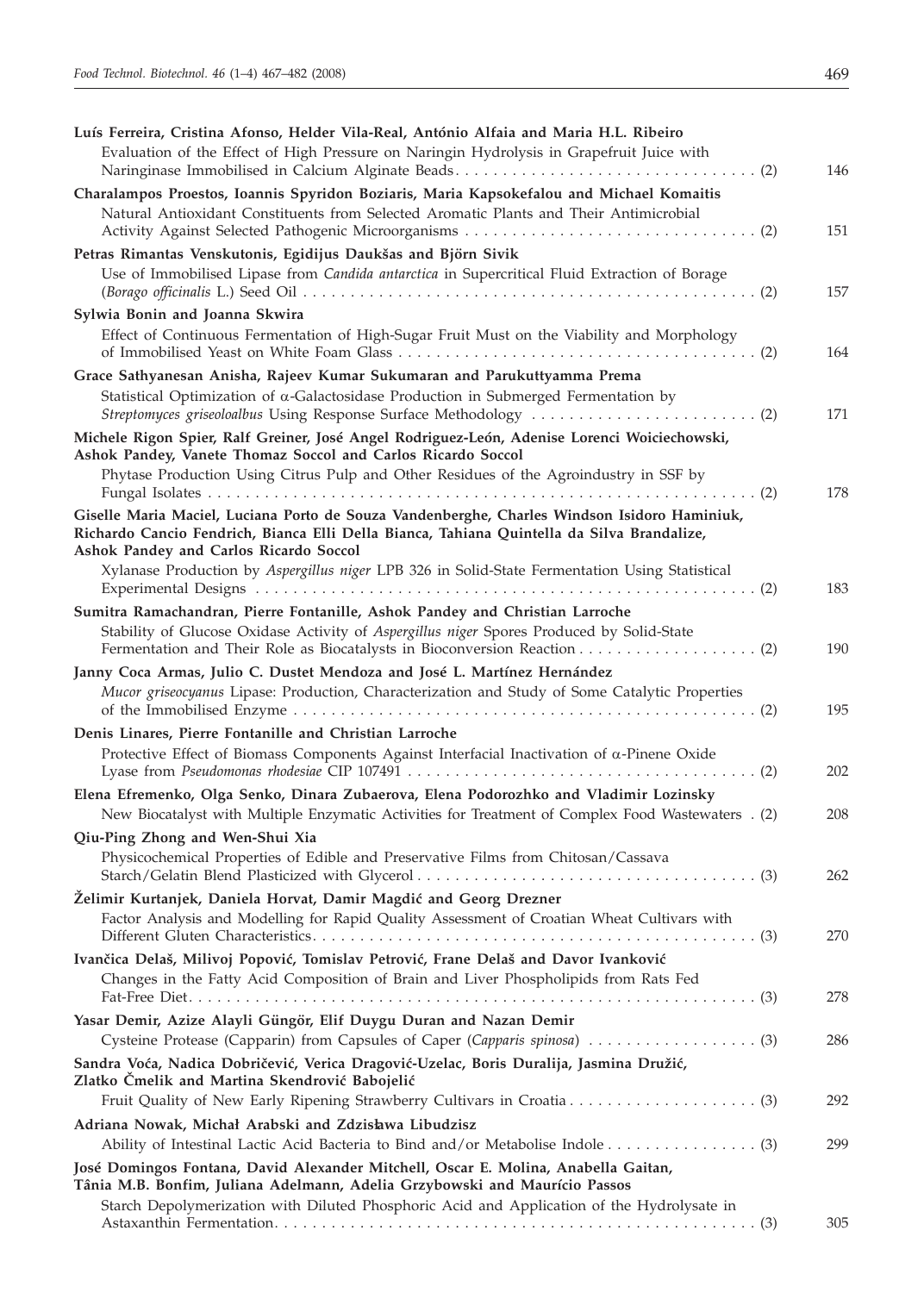| Irina Mladenoska, Eleonora Winkelhausen and Slobodanka Kuzmanova                                                                                                                                                                                                                       |     |
|----------------------------------------------------------------------------------------------------------------------------------------------------------------------------------------------------------------------------------------------------------------------------------------|-----|
| Transgalactosylation/Hydrolysis Ratios of Various ß-Galactosidases Catalyzing Alkyl-ß-Galactoside                                                                                                                                                                                      | 311 |
| Danijela Poljuha, Barbara Sladonja, Karolina Brkić Bubola, Marina Radulović, Kristina Brščić,<br>Elvino Šetić, Marin Krapac and Aldo Milotić                                                                                                                                           |     |
| A Multidisciplinary Approach to the Characterisation of Autochthonous Istrian Olive                                                                                                                                                                                                    | 347 |
| Goran Šarić, Domagoj Matković, Mirjana Hruškar and Nada Vahčić<br>Characterisation and Classification of Croatian Honey by Physicochemical Parameters (4)                                                                                                                              | 355 |
| Tea Kulišić-Bilušić, Višnja Katalinić, Verica Dragović-Uzelac, Ivica Ljubenkov, Anita Kriško,<br>Branka Dejanović, Mila Jukić, Olivera Politeo, Greta Pifat and Mladen Miloš<br>Antioxidant and Acetylcholinesterase Inhibiting Activity of Several Aqueous Tea Infusions in vitro (4) | 368 |
| Dorota Kregiel, Joanna Berlowska and Wojciech Ambroziak                                                                                                                                                                                                                                |     |
| Succinate Dehydrogenase Activity Assay in situ with Blue Tetrazolium Salt in Crabtree-Positive                                                                                                                                                                                         | 376 |
| Edna Kagohara, Vivian Helena Pellizari, João Valdir Comasseto, Leandro Helgueira Andrade<br>and André Luiz Meleiro Porto                                                                                                                                                               |     |
| Biotransformations of Substituted Phenylethanols and Acetophenones by Environmental Bacteria (4)                                                                                                                                                                                       | 381 |
| Muhammad Nadeem, Javed Iqbal Qazi, Shahjahan Baig and Qurat-ul-Ain Syed<br>Effect of Medium Composition on Commercially Important Alkaline Protease Production by                                                                                                                      | 388 |
| Guo-Ying Lv, Pu Wang, Jun-Yao He and Xiao-Nian Li                                                                                                                                                                                                                                      |     |
| Medium Optimization for Enzymatic Production of L-Cysteine by Pseudomonas sp. Zjwp-14                                                                                                                                                                                                  | 395 |
| Tehreema Iftikhar, Mubashir Niaz, Munazza Afzal, Ikram-ul-Haq and Muhammad Ibrahim Rajoka<br>Maximization of Intracellular Lipase Production in a Lipase-Overproducing Mutant Derivative                                                                                               | 402 |
| Oscar A. Sosa, María C. Manca de Nadra and Marta E. Farías                                                                                                                                                                                                                             |     |
| Behaviour of Kloeckera apiculata Flocculent Strain in Coculture with Saccharomyces cerevisiae (4)                                                                                                                                                                                      | 413 |
| Halyna Ksheminska, Daria Fedorovych, Taras Honchar, Maria Ivash and Mykhailo Gonchar<br>Yeast Tolerance to Chromium Depends on Extracellular Chromate Reduction and Cr(III) Chelation (4)                                                                                              | 419 |
| Andrej Plestenjak, Tomaž Požrl, Janez Hribar, Tatjana Unuk and Rajko Vidrih                                                                                                                                                                                                            |     |
| Regulation of Metabolic Changes in Shredded Cabbage by Modified Atmosphere Packaging (4)                                                                                                                                                                                               | 427 |
| Asuman Cinbas and Fehmi Yazici                                                                                                                                                                                                                                                         |     |
| Effect of the Addition of Blueberries on Selected Physicochemical and Sensory Properties of                                                                                                                                                                                            | 434 |
| Krešimir Marin, Tomaž Požrl, Emil Zlatić and Andrej Plestenjak                                                                                                                                                                                                                         |     |
| A New Aroma Index to Determine the Aroma Quality of Roasted and Ground Coffee                                                                                                                                                                                                          | 442 |
| PRELIMINARY COMMUNICATIONS                                                                                                                                                                                                                                                             |     |

| Ivana Radojčić Redovniković, Petra Peharec, Marijana Krsnik-Rasol, Karmela Delonga,                                                                                              |     |
|----------------------------------------------------------------------------------------------------------------------------------------------------------------------------------|-----|
| Karolina Brkić and Jasna Vorkapić-Furač                                                                                                                                          |     |
| Glucosinolate Profiles, Myrosinase and Peroxidase Activity in Horseradish                                                                                                        | 317 |
| Zhong-Hua Yang, Rong Zeng, Xu Chang, Xuan-Ke Li and Guang-Hui Wang                                                                                                               |     |
| Toxicity of Aromatic Ketone to Yeast Cell and Improvement of the Asymmetric Reduction of<br>Aromatic Ketone Catalyzed by Yeast Cell with the Introduction of Resin Adsorption 3) | 322 |
| Antonio De León-Rodríguez, Pilar Escalante-Minakata, María I. Jiménez-García,<br>Leandro G. Ordoñez-Acevedo, José L. Flores Flores and Ana P. Barba de la Rosa                   |     |
| Characterization of Volatile Compounds from Ethnic Agave Alcoholic Beverages By Gas                                                                                              | 448 |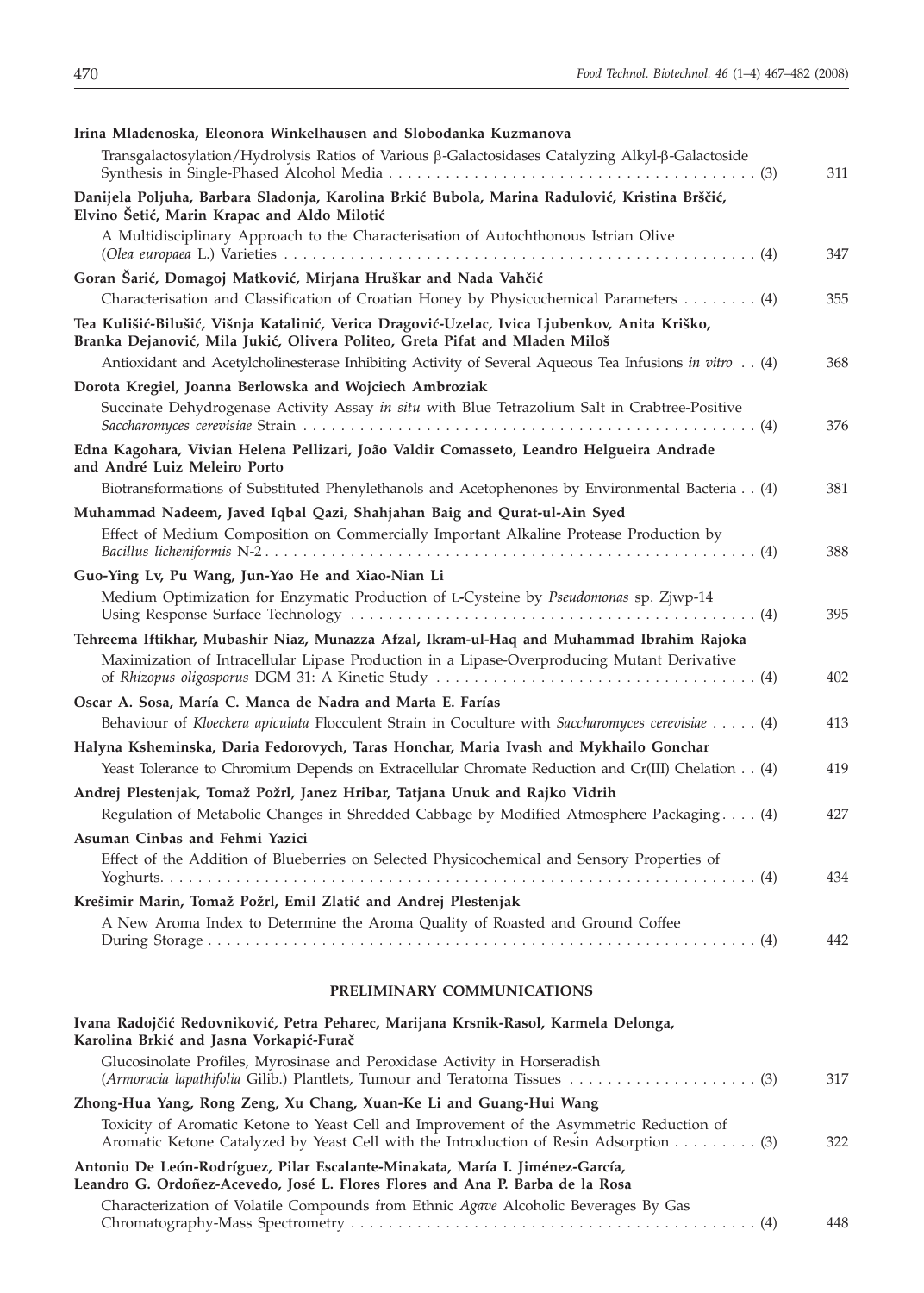# **SCIENTIFIC NOTES**

| Benguo Liu, Zhengxiang Ning, Jianhua Gao and Keyong Xu                                                                                                                                                                                         | 111 |
|------------------------------------------------------------------------------------------------------------------------------------------------------------------------------------------------------------------------------------------------|-----|
| Yasser Bakri, Mohammed Jawhar and Mohammed Imad Eddin Arabi<br>Improvement of Xylanase Production by Cochliobolus sativus in Submerged Culture (1)                                                                                             | 116 |
| Janeth Ventura, Ruth Belmares, Antonio Aguilera-Carbo, Gererdo Gutiérrez-Sanchez,<br>Raul Rodríguez-Herrera and Cristóbal Noé Aguilar                                                                                                          |     |
| Fungal Biodegradation of Tannins from Creosote Bush (Larrea tridentata) and Tar Bush                                                                                                                                                           | 213 |
| Cristóbal Noé Aguilar, Antonio Aguilera-Carbo, Armando Robledo, Janeth Ventura, Ruth Belmares,<br>Diego Martinez, Raul Rodríguez-Herrera and Juan Contreras<br>Production of Antioxidant Nutraceuticals by Solid-State Cultures of Pomegranate |     |
|                                                                                                                                                                                                                                                | 218 |
| Vitor Henrique Grigull, Delne Domingos da Silva, Michele Cristina Formolo Garcia,<br>Sandra Aparecida Furlan, Ana Paula Testa Pezzin, Andréa Lima dos Santos Schneider and<br>Gláucia Falcão Aragão                                            |     |
| Production and Characterization of Poly(3-Hydroxybutyrate) from Oleic Acid by Ralstonia eutropha (2)                                                                                                                                           | 223 |
| Maristela F.S. Peres, Cecilia Laluce and Edwil A.L. Gattás<br>Colorimetric Enzymatic Assay of L-Malic Acid Using Dehydrogenase from Baker's Yeast (2)                                                                                          | 229 |
| Boriana Yordanova Zhekova, Ivan Genov Pishtiyski and Veselin Stanchev Stanchev<br>Investigation of Cyclodextrin Production with Cyclodextrin Glucanotransferase from Bacillus                                                                  | 328 |
| Urška Kropf, Mojca Jamnik, Jasna Bertoncelj and Terezija Golob                                                                                                                                                                                 |     |
| Linear Regression Model of the Ash Mass Fraction and Electrical Conductivity for Slovenian                                                                                                                                                     | 335 |
| Garry Menz, Mark Bradbury and Frank Vriesekoop<br>Changes in the Prefermentation Static Washing Regime of Kalamata Olives Affect the                                                                                                           | 341 |
| Dalia Isabel Sánchez-Machado, Jaime López-Cervantes and Oliviert Martínez-Cruz                                                                                                                                                                 | 456 |
| Dengchao Li, Yewang Zhang, Shiwei Cheng, Qiong Gao and Dongzhi Wei                                                                                                                                                                             |     |
| Enhanced Enzymatic Production of Cephalexin at High Substrate Concentration with in situ                                                                                                                                                       | 461 |

# **APPENDICES**

| Athanasios A. Koutinas and Ashok Pandey |       |
|-----------------------------------------|-------|
|                                         |       |
| In memoriam                             |       |
|                                         | - 235 |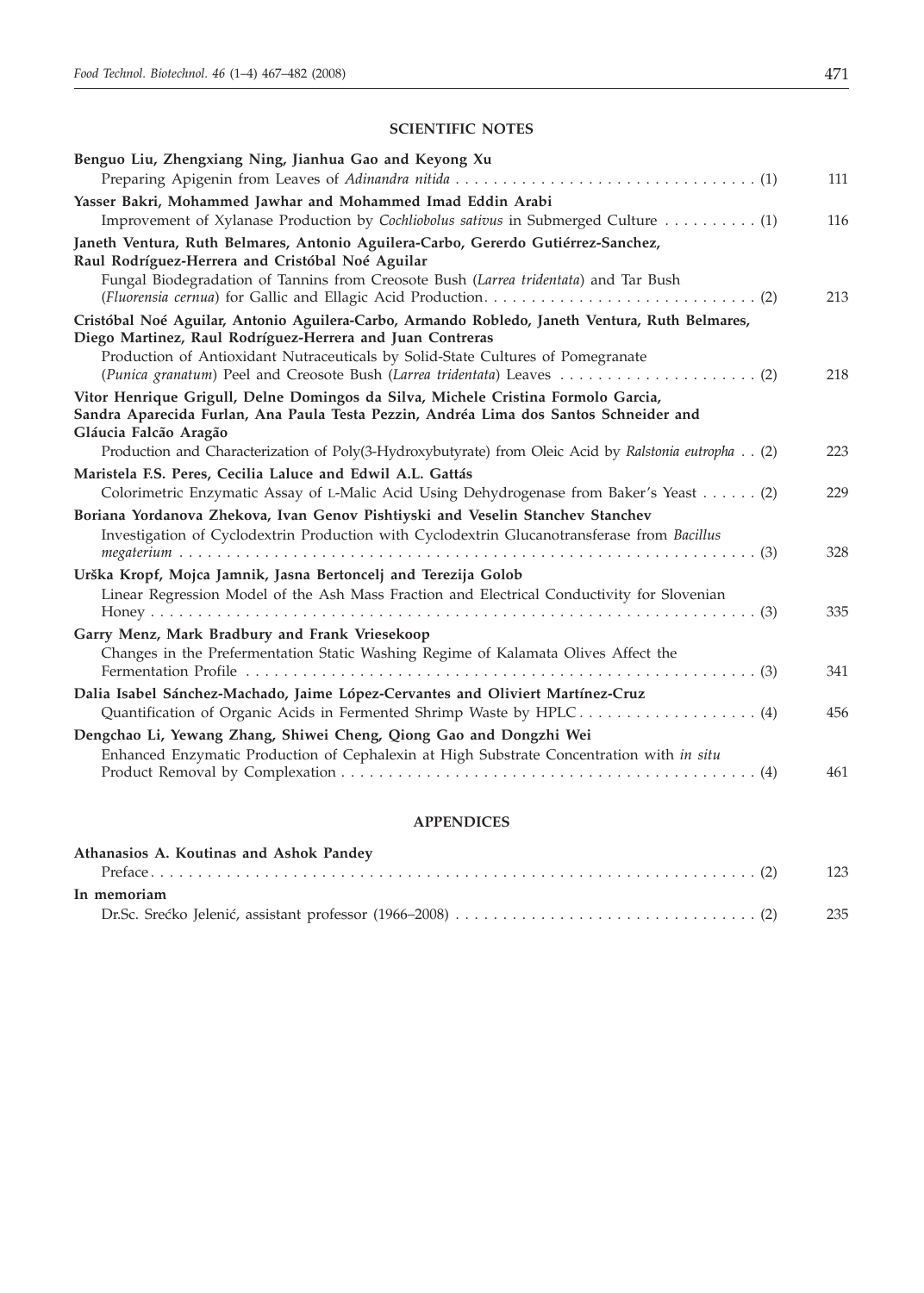# **AUTHOR INDEX**

| Adelmann, Juliana                                                                                                                                                                                                    | 305<br>(3)               |
|----------------------------------------------------------------------------------------------------------------------------------------------------------------------------------------------------------------------|--------------------------|
| Afonso, Cristina                                                                                                                                                                                                     | 146<br>(2)               |
| Afzal, Munazza.                                                                                                                                                                                                      | (4)<br>402               |
| Aguilar, Cristóbal Noé.                                                                                                                                                                                              | $(2)$ 213, 218           |
| Aguilera-Carbo, Antonio                                                                                                                                                                                              | $(2)$ 213, 218           |
| Ahmad, Naveed                                                                                                                                                                                                        | 252<br>(3)               |
| Ahmad, Zulfiqar                                                                                                                                                                                                      | 22<br>(1)                |
| Alayli Güngör, Azize                                                                                                                                                                                                 | (3)<br>286               |
| Alfaia, António                                                                                                                                                                                                      | 146<br>(2)               |
| Amaral Ribeiro, Vanessa                                                                                                                                                                                              | 66<br>(1)                |
| $\ddot{\phantom{0}}$<br>Ambroziak, Wojciech                                                                                                                                                                          | 376                      |
| $\ddot{\phantom{0}}$                                                                                                                                                                                                 | (4)<br>381               |
| Andrade, Leandro Helgueira<br>$\ddot{\phantom{0}}$                                                                                                                                                                   | (4)                      |
| Anisha, Grace Sathyanesan<br>$\ddot{\phantom{0}}$                                                                                                                                                                    | 171<br>(2)               |
| Arabi, Mohammed Imad Eddin                                                                                                                                                                                           | (1)<br>116               |
| Arabski, Michał.                                                                                                                                                                                                     | (3)<br>299               |
| Aragão, Gláucia Falcão                                                                                                                                                                                               | 223<br>(2)               |
| Arriaga-Alba, Myriam                                                                                                                                                                                                 | (1)<br>38                |
|                                                                                                                                                                                                                      |                          |
| Baig, Shahjahan.                                                                                                                                                                                                     | 388<br>(4)               |
| Bakri, Yasser                                                                                                                                                                                                        | (1)<br>116               |
| Barba de la Rosa, Ana P.                                                                                                                                                                                             | (4)<br>448               |
| Bélafi-Bakó, Katalin                                                                                                                                                                                                 | 44<br>(1)                |
| Belmares, Ruth                                                                                                                                                                                                       | $(2)$ 213, 218           |
| Berlowska, Joanna.                                                                                                                                                                                                   | 376                      |
| $\ddot{\phantom{0}}$                                                                                                                                                                                                 | (4)                      |
| Bertoncelj, Jasna<br>$\mathcal{A}$ , and $\mathcal{A}$ , and $\mathcal{A}$ , and $\mathcal{A}$ , and $\mathcal{A}$<br>$\ddot{\phantom{a}}$                                                                           | 335<br>(3)               |
| Bianca, Bianca Elli Della<br>$\ddot{\phantom{0}}$                                                                                                                                                                    | (2)<br>183               |
| Bonfim, Tânia M.B.<br>$\ddot{\phantom{0}}$                                                                                                                                                                           | (3)<br>305               |
| Bonin, Sylwia.<br>$\ddot{\phantom{0}}$                                                                                                                                                                               | (2)<br>164               |
| Boziaris, Ioannis Spyridon<br>$\ddot{\phantom{0}}$                                                                                                                                                                   | 151<br>(2)               |
|                                                                                                                                                                                                                      |                          |
| Bradbury, Mark.                                                                                                                                                                                                      | (3)<br>341               |
| Brandalize, Tahiana Quintella da Silva                                                                                                                                                                               | (2)<br>183               |
|                                                                                                                                                                                                                      | 317                      |
| Brkić, Karolina                                                                                                                                                                                                      | (3)<br>347               |
| Brkić Bubola, Karolina                                                                                                                                                                                               | (4)<br>347               |
| Brščić, Kristina                                                                                                                                                                                                     | (4)                      |
| Butt, Masood Sadiq                                                                                                                                                                                                   | 22<br>(1)                |
|                                                                                                                                                                                                                      |                          |
| Chang, $Xu \cdot \cdot \cdot \cdot \cdot \cdot \cdot \cdot \cdot \cdot \cdot \cdot \cdot$                                                                                                                            | 322<br>(3)               |
| Chen, Chun-Lan                                                                                                                                                                                                       | 73<br>(1)                |
| Chen, Guohong. $\ldots$ . $\ldots$ . $\ldots$ .                                                                                                                                                                      | 32<br>(1)                |
| Cheng, Shiwei                                                                                                                                                                                                        | 461<br>(4)               |
| $\ddot{\phantom{0}}$                                                                                                                                                                                                 | 434<br>(4)               |
| Cinbas, Asuman $\ldots$ $\ldots$ $\ldots$<br>Coca Armas, Janny                                                                                                                                                       | 195<br>(2)               |
| Cocolin, Luca.<br>$\ddot{\phantom{a}}$<br>$\mathbb{Z}^{\mathbb{Z}^2}$<br>$\ddot{\phantom{a}}$<br>$\mathbf{r}$<br>$\ddot{\phantom{a}}$<br>$\ddot{\phantom{a}}$<br>$\ddot{\phantom{0}}$<br>$\ddot{\phantom{a}}$        | 93<br>(1)                |
|                                                                                                                                                                                                                      | 381                      |
| Comasseto, João Valdir<br>$\sim$ $\sim$<br>$\ddot{\phantom{0}}$<br>$\ddot{\phantom{0}}$                                                                                                                              | (4)                      |
| Contreras, Juan<br>$\sim$ $\sim$<br>$\sim$<br>$\ddot{\phantom{0}}$                                                                                                                                                   | 218<br>(2)               |
| Costa Ores, Joana da .<br>$\sim 10$<br>$\sim$<br>$\ddot{\phantom{a}}$<br>$\ddot{\phantom{0}}$<br>$\ddot{\phantom{a}}$<br>$\ddot{\phantom{a}}$<br>$\ddot{\phantom{a}}$                                                | (1)<br>66                |
|                                                                                                                                                                                                                      |                          |
| Čaklovica, Faruk<br><b>Carl Corp.</b><br>$\sim$<br>$\sim$ $-$<br>$\Box$                                                                                                                                              | (1)<br>93                |
| Čmelik, Zlatko<br>$\mathcal{L}^{\mathcal{A}}$ and $\mathcal{L}^{\mathcal{A}}$<br>$\mathcal{L}^{\text{max}}$<br>$\mathbf{L}$<br>$\ddot{\phantom{0}}$<br>$\ddot{\phantom{0}}$                                          | (3)<br>292               |
|                                                                                                                                                                                                                      |                          |
|                                                                                                                                                                                                                      |                          |
| Darewicz, Małgorzata<br>$\sim$ $\sim$<br>$\ddot{\phantom{0}}$                                                                                                                                                        | (1)<br>1                 |
| Daukšas, Egidijus<br>$\ddot{\phantom{a}}$<br>$\ddot{\phantom{0}}$<br>$\ddot{\phantom{0}}$<br>$\ddot{\phantom{a}}$<br>$\ddot{\phantom{0}}$                                                                            | 157<br>(2)               |
| Dejanović, Branka<br>$\sim$<br>$\mathbf{r}$<br>$\ddot{\phantom{0}}$<br>$\ddot{\phantom{a}}$<br>$\ddot{\phantom{a}}$<br>$\ddot{\phantom{a}}$                                                                          | (4)<br>368               |
| Delaš, Frane<br>$\ddot{\phantom{a}}$<br>$\mathbf{L}$<br>$\ddot{\phantom{a}}$<br>$\ddot{\phantom{a}}$<br>$\ddot{\phantom{0}}$<br>$\mathbf{r}$<br>$\ddot{\phantom{a}}$<br>$\ddot{\phantom{a}}$<br>$\ddot{\phantom{0}}$ | (3)<br>278               |
| Delaš, Ivančica<br>$\sim$ $\sim$<br>$\sim$<br>$\sim$<br>$\cdot$<br>$\ddot{\phantom{0}}$<br>$\ddot{\phantom{0}}$<br>$\ddot{\phantom{0}}$                                                                              | 278<br>(3)               |
| Delonga, Karmela<br>$\sim$<br>$\ddot{\phantom{0}}$<br>$\ddot{\phantom{a}}$<br>$\ddot{\phantom{0}}$                                                                                                                   | 317<br>(3)               |
| Demir, Nazan<br>у.<br>$\mathcal{L}^{\text{max}}$<br>$\ddot{\phantom{0}}$<br>$\ddot{\phantom{0}}$<br>$\ddot{\phantom{0}}$<br>$\ddot{\phantom{0}}$<br>$\ddot{\phantom{0}}$<br>$\ddot{\phantom{0}}$<br>Demir, Yasar     | (3)<br>286<br>(3)<br>286 |

| Deng, Zhi-Nian. (1)<br>Dobričević, Nadica<br>Dragović-Uzelac, Verica (3, 4) 292, 368                         |                      |                               |                      |                      | (3) | 73<br>292      |
|--------------------------------------------------------------------------------------------------------------|----------------------|-------------------------------|----------------------|----------------------|-----|----------------|
| Drezner, Georg                                                                                               |                      |                               |                      | $\Box$               | (3) | 270            |
| Drosinos, Eleftherios.                                                                                       |                      |                               |                      |                      | (1) | 93             |
| Družić, Jasmina.                                                                                             |                      |                               |                      |                      | (3) | 292            |
| Duralija, Boris                                                                                              |                      |                               |                      |                      | (3) | 292            |
| Duran, Elif Duygu                                                                                            |                      |                               |                      | $\ddot{\phantom{0}}$ | (3) | 286            |
| Dustet Mendoza, Julio C.                                                                                     |                      |                               |                      |                      | (2) | 195            |
| Dziuba, Jerzy.                                                                                               |                      |                               |                      |                      | (1) | 1              |
| Dziuba, Marta                                                                                                |                      |                               |                      |                      | (1) | $\mathbf{1}$   |
| Džidić, Senka.                                                                                               |                      |                               |                      |                      | (1) | 11             |
| Efremenko, Elena                                                                                             |                      |                               |                      |                      | (2) | 208            |
| Esakkiraj, Palanichamy.                                                                                      |                      |                               |                      |                      | (1) | 60             |
| Escalante-Minakata, Pilar                                                                                    |                      |                               |                      |                      | (4) | 448            |
| Farías, Marta E.                                                                                             |                      |                               |                      |                      | (4) | 413            |
| Fedorovych, Daria.                                                                                           |                      |                               |                      |                      | (4) | 419            |
| Fehér, Erika  .  .  .  .  .  .  .  .  .  .  .                                                                |                      |                               |                      |                      | (1) | 44             |
| Fendrich, Richardo Cancio                                                                                    |                      |                               |                      |                      | (2) | 183            |
| Ferreira, Luís                                                                                               |                      |                               |                      | $\ddot{\phantom{0}}$ | (2) | 146            |
| Finogenova, Tatiana V.                                                                                       |                      |                               |                      | $\ddot{\phantom{0}}$ | (1) | 51             |
| Flores Flores, José L                                                                                        |                      |                               |                      | $\ddot{\phantom{0}}$ | (4) | 448            |
| Flores-Paz, Rocio                                                                                            |                      |                               |                      |                      | (1) | 38             |
| Fontana, José Domingos                                                                                       |                      |                               |                      |                      | (3) | 305            |
| Fontanille, Pierre                                                                                           |                      |                               |                      | $\ddot{\phantom{0}}$ |     | $(2)$ 190, 202 |
| Furlan, Sandra Aparecida                                                                                     |                      |                               |                      |                      | (2) | 223            |
| Gaitan, Anabella                                                                                             |                      |                               |                      |                      | (3) | 305            |
| Gao, Jianhua                                                                                                 |                      |                               |                      | $\ddot{\phantom{a}}$ | (1) | 111            |
| Gao, Qiong. $\ldots$ $\ldots$ $\ldots$ $\ldots$ $\ldots$                                                     |                      |                               |                      |                      | (4) | 461            |
| Garcia, Michele Cristina Formolo                                                                             |                      |                               |                      | $\ddot{\phantom{0}}$ | (2) | 223            |
| Gasparik-Reichardt, Judith                                                                                   |                      |                               |                      | $\ddot{\phantom{0}}$ | (1) | 93             |
|                                                                                                              |                      |                               |                      | $\ddot{\phantom{0}}$ | (2) | 229            |
| Gattás, Edwil A.L.<br>Gjuračić, Krešimir                                                                     |                      |                               |                      | $\ddot{\phantom{a}}$ | (3) | 237            |
| Golob, Terezija                                                                                              |                      |                               |                      |                      | (3) | 335            |
| Gonchar, Mykhailo                                                                                            |                      |                               |                      |                      | (4) | 419            |
| Gregorić, Sandra (3)                                                                                         |                      |                               |                      |                      |     | 237            |
| Greiner, Ralf                                                                                                |                      |                               |                      |                      | (2) | 178            |
| Grigull, Vitor Henrique                                                                                      |                      |                               |                      |                      |     | 223            |
|                                                                                                              |                      | $\mathcal{L}^{\text{max}}$    |                      |                      | (2) | 305            |
| Grzybowski, Adelia                                                                                           |                      |                               | $\sim$               |                      | (3) | 44             |
| Gubicza, László.<br>and a series and<br>Gutiérrez-Sanchez, Gererdo                                           |                      | $\mathcal{L}^{\text{max}}$    |                      | $\ddot{\phantom{0}}$ | (1) |                |
|                                                                                                              |                      |                               |                      |                      | (2) | 213            |
| Haminiuk, Charles Windson Isidoro .                                                                          |                      |                               | $\ddot{\phantom{a}}$ |                      | (2) | 183            |
| Haq, Ikram-ul-.<br>$\ddot{\phantom{a}}$<br><b>Carl America</b><br>$\sim$<br>$\sim$                           |                      |                               |                      |                      | (4) | 402            |
| He, Jun-Yao $\ldots$ $\ldots$ $\ldots$                                                                       | $\ddot{\phantom{0}}$ |                               |                      |                      | (4) | 395            |
| Herjavec, Stanka<br>$\mathcal{L}^{\pm}$<br>$\mathcal{L}^{\pm}$ , $\mathcal{L}^{\pm}$<br>$\ddot{\phantom{0}}$ | $\ddot{\phantom{a}}$ |                               | $\ddot{\phantom{a}}$ |                      | (1) | 86             |
| Hicks, Juan José<br>$\ddot{\phantom{a}}$                                                                     | $\ddot{\phantom{a}}$ |                               | $\sim$               |                      | (1) | 38             |
| Honchar, Taras<br>$\mathbf{L}$                                                                               | $\ddot{\phantom{0}}$ | $\mathbf{L}$                  |                      | $\ddot{\phantom{0}}$ | (4) | 419            |
| Horvat, Daniela                                                                                              |                      | $\mathcal{L}^{\mathcal{L}}$ . |                      | $\ddot{\phantom{0}}$ | (3) | 270            |
| Hribar, Janez                                                                                                |                      | $\mathcal{L}^{\text{max}}$    |                      |                      | (4) | 427            |
| Hruškar, Mirjana<br>$\ddot{\phantom{0}}$                                                                     | $\ddot{\phantom{0}}$ |                               | $\mathcal{L}^{\pm}$  |                      | (4) | 355            |
|                                                                                                              |                      |                               |                      |                      |     |                |

Iftikhar, Tehreema . . . . . . . . . . . (4) 402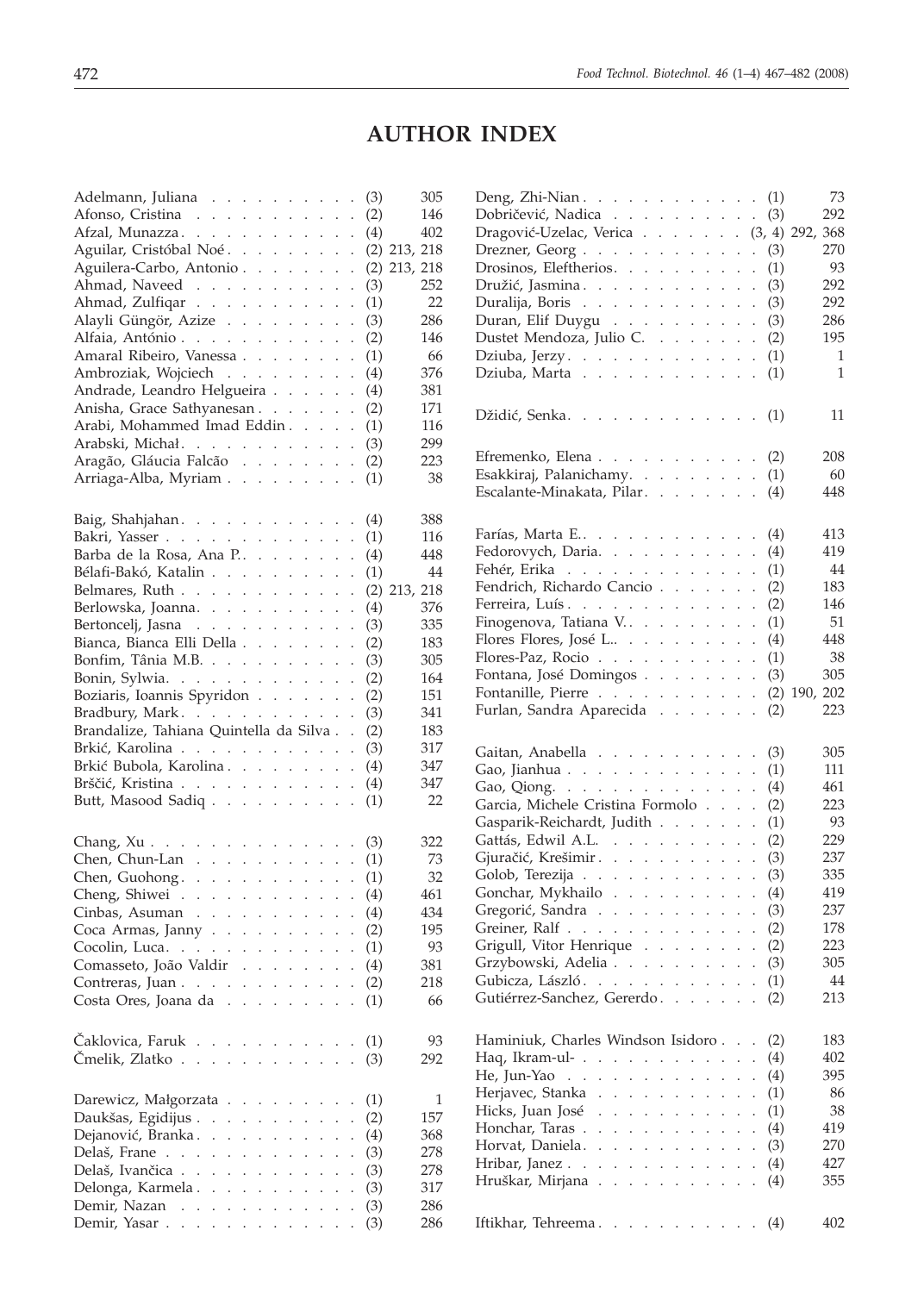| Immanuel, Grasian                                                                                                                                                                                                          | 60<br>(1)                |
|----------------------------------------------------------------------------------------------------------------------------------------------------------------------------------------------------------------------------|--------------------------|
| Ivanković, Davor                                                                                                                                                                                                           | (3)<br>278               |
| Ivash, Maria                                                                                                                                                                                                               | 419<br>(4)               |
| Iwaniak, Anna                                                                                                                                                                                                              | 1<br>(1)                 |
| Iyapparaj, Palanisamy                                                                                                                                                                                                      | 60<br>(1)                |
|                                                                                                                                                                                                                            |                          |
| Jamnik, Mojca                                                                                                                                                                                                              | 335<br>(3)               |
| Jawhar, Mohammed                                                                                                                                                                                                           | 116<br>(1)               |
| Jebadhas, Austin                                                                                                                                                                                                           | 60<br>(1)                |
| Jiménez-García, María I.                                                                                                                                                                                                   | 448<br>(4)               |
| Jukić, Mila                                                                                                                                                                                                                | (4)<br>368               |
| Kagohara, Edna.                                                                                                                                                                                                            | (4)<br>381               |
|                                                                                                                                                                                                                            | (1)<br>66                |
| Kalil, Susana Juliano.                                                                                                                                                                                                     | 51<br>(1)                |
| Kamzolova, Svetlana V.                                                                                                                                                                                                     | 151                      |
| Kapsokefalou, Maria.<br>$\mathcal{L}^{\pm}$<br>$\ddot{\phantom{a}}$                                                                                                                                                        | (2)                      |
| Katalinić, Višnja.<br>$\cdot$                                                                                                                                                                                              | (4)<br>368               |
| Komaitis, Michael.<br>$\cdot$                                                                                                                                                                                              | 151<br>(2)               |
| Kos, Blaženka<br>$\cdot$                                                                                                                                                                                                   | (1)<br>11                |
| Koutinas, Athanasios A.<br>$\cdot$                                                                                                                                                                                         | (2)<br>123               |
| Kozačinski, Lidija<br>$\mathcal{L}^{\pm}$<br>$\mathcal{L}^{\pm}$<br>$\ddot{\phantom{0}}$                                                                                                                                   | 93<br>(1)                |
| Krapac, Marin<br>$\ddot{\phantom{0}}$                                                                                                                                                                                      | 347<br>(4)               |
| Kregiel, Dorota<br>$\cdot$                                                                                                                                                                                                 | (4)<br>376               |
| Kriško, Anita.<br>$\cdot$                                                                                                                                                                                                  | (4)<br>368               |
| Kropf, Urška<br>$\ddot{\phantom{a}}$                                                                                                                                                                                       | (3)<br>335               |
| Krsnik-Rasol, Marijana.<br>$\mathcal{L}^{\pm}$<br>$\mathcal{L}^{\pm}$<br>$\ddot{\phantom{a}}$                                                                                                                              | 317<br>(3)               |
| Ksheminska, Halyna.<br>$\ddot{\phantom{a}}$                                                                                                                                                                                | 419<br>(4)               |
| Kulišić-Bilušić, Tea                                                                                                                                                                                                       | (4)<br>368               |
| Kurtanjek, Želimir.                                                                                                                                                                                                        | 270<br>(3)               |
| Kuzmanova, Slobodanka                                                                                                                                                                                                      | (3)<br>311               |
|                                                                                                                                                                                                                            |                          |
|                                                                                                                                                                                                                            |                          |
|                                                                                                                                                                                                                            | 229<br>(2)               |
| Laluce, Cecilia<br>Larroche, Christian                                                                                                                                                                                     | 190, 202<br>(2)          |
|                                                                                                                                                                                                                            | 448                      |
| León-Rodríguez, Antonio De                                                                                                                                                                                                 | (4)<br>461               |
| Li, Dengchao.                                                                                                                                                                                                              | (4)                      |
| Li, Jing $\ldots \ldots \ldots \ldots$<br>$\ddot{\phantom{a}}$                                                                                                                                                             | 32<br>(1)                |
| Li, Li<br>$\cdot$                                                                                                                                                                                                          | 252<br>(3)               |
| Li, Nan<br>$\mathcal{L}^{\pm}$<br>$\mathcal{L}^{\pm}$<br>$\ddot{\phantom{a}}$                                                                                                                                              | 73<br>(1)                |
| Li, Xiao-Nian.                                                                                                                                                                                                             | 395<br>(4)               |
| Li, Xuan-Ke                                                                                                                                                                                                                | 322<br>(3)               |
| Li, Yong-Quan (1)                                                                                                                                                                                                          | 80                       |
| Liang, Zhi-Qun                                                                                                                                                                                                             | 73<br>(1)                |
| Libudzisz, Zdzisława.<br>$\ddot{\phantom{0}}$<br>$\mathbf{1}^{\prime}$ , $\mathbf{1}^{\prime}$ , $\mathbf{1}^{\prime}$ , $\mathbf{1}^{\prime}$ ,<br>$\mathcal{L}^{\pm}$<br>$\mathcal{L}^{\pm}$<br>$\overline{\phantom{a}}$ | (3)<br>299               |
| Linares, Denis<br>$\mathbf{1}^{\prime}$ , and $\mathbf{1}^{\prime}$ , and $\mathbf{1}^{\prime}$<br>$\ddot{\phantom{a}}$<br>$\ddot{\phantom{0}}$                                                                            | 202<br>(2)               |
| Liu, Benguo                                                                                                                                                                                                                | 111<br>(1)               |
| Liu, Zengran $\ldots$ $\ldots$<br>$\mathbf{1}=\mathbf{1}=\mathbf{1}=\mathbf{1}=\mathbf{1}=\mathbf{1}=\mathbf{1}$<br>$\ddot{\phantom{0}}$                                                                                   | 32<br>(1)                |
| López-Cervantes, Jaime<br>$\ddot{\phantom{0}}$                                                                                                                                                                             | 456<br>(4)               |
| $\mathcal{L}^{\mathcal{L}}$<br>$\ddot{\phantom{a}}$<br>$\ddot{\phantom{a}}$                                                                                                                                                | (2)<br>208               |
| Lozinsky, Vladimir<br>Lukić, Igor.<br>$\ddot{\phantom{a}}$                                                                                                                                                                 | 86<br>(1)                |
| Lv, Guo-Ying $\ldots$ $\ldots$ $\ldots$ $\ldots$ $\ldots$                                                                                                                                                                  | 395<br>(4)               |
|                                                                                                                                                                                                                            |                          |
| Ljubenkov, Ivica<br>$\ddot{\phantom{0}}$                                                                                                                                                                                   | (4)<br>368               |
|                                                                                                                                                                                                                            |                          |
| Maciel, Giselle Maria                                                                                                                                                                                                      | 183<br>(2)               |
| Magdić, Damir<br>$\ddot{\phantom{0}}$                                                                                                                                                                                      | 270<br>(3)               |
| Manca de Nadra, María C<br>$\mathcal{L}^{\text{max}}$<br>$\ddot{\phantom{0}}$                                                                                                                                              | 413<br>(4)               |
| Manera, Ana Paula<br>$\sim$ $\sim$<br>$\ddot{\phantom{0}}$                                                                                                                                                                 | 66<br>(1)                |
| Marin, Krešimir.<br>$\mathbf{r}$<br>$\ddot{\phantom{a}}$                                                                                                                                                                   | 442<br>(4)               |
| Martinez, Diego.<br>$\mathbf{r}$<br>$\ddot{\phantom{0}}$                                                                                                                                                                   | (2)<br>218               |
| Martínez-Cruz, Oliviert<br>$\ddot{\phantom{a}}$                                                                                                                                                                            | 456<br>(4)               |
| Martínez Hernández, José L<br>$\cdot$<br>Matković, Domagoj                                                                                                                                                                 | 195<br>(2)<br>355<br>(4) |

| Menz, Garry $\ldots$ $\ldots$ $\ldots$ $\ldots$ $\ldots$                                                              |                                              |                                                     | (3) | 341             |
|-----------------------------------------------------------------------------------------------------------------------|----------------------------------------------|-----------------------------------------------------|-----|-----------------|
| Miloš, Mladen                                                                                                         |                                              |                                                     | (4) | 368             |
| Milotić, Aldo                                                                                                         |                                              | $\ddot{\phantom{0}}$                                | (4) | 347             |
| Minkiewicz, Piotr                                                                                                     |                                              | $\ddot{\phantom{0}}$                                | (1) | 1               |
| Mitchell, David Alexander                                                                                             |                                              | $\cdot$                                             | (3) | 305             |
| Mladenoska, Irina.                                                                                                    |                                              |                                                     | (3) | 311             |
| Molina, Oscar E.                                                                                                      |                                              |                                                     | (3) | 305             |
| Morgunov, Igor G. $\ldots$                                                                                            |                                              | $\ddot{\phantom{a}}$                                | (1) | 51              |
|                                                                                                                       |                                              |                                                     |     |                 |
| Nadeem, Muhammad                                                                                                      |                                              |                                                     | (4) | 388             |
| Nałęcz, Dorota $\ldots$ $\ldots$ $\ldots$ $\ldots$ $\ldots$                                                           |                                              |                                                     | (1) | 1               |
| Nemestóthy, Nándor.                                                                                                   |                                              | $\mathcal{L}^{\pm}$                                 | (1) | 44              |
| Niaz, Mubashir.                                                                                                       |                                              |                                                     | (4) | 402             |
| Ning, Zhengxiang. $\ldots$ $\ldots$ $\ldots$ $\ldots$ $(1, 3)$                                                        |                                              |                                                     |     | 111, 252        |
| Nowak, Adriana                                                                                                        |                                              |                                                     | (3) | 299             |
|                                                                                                                       |                                              |                                                     |     |                 |
| Olivares-Corichi, Ivonne María                                                                                        |                                              |                                                     | (1) | 38              |
| Ordoñez-Acevedo, Leandro G.                                                                                           |                                              |                                                     | (4) | 448             |
|                                                                                                                       |                                              |                                                     |     |                 |
| Palavesam, Arunachalam.                                                                                               |                                              |                                                     | (1) | 60              |
| Pandey, Ashok                                                                                                         |                                              |                                                     |     | $(2)$ 123, 178, |
|                                                                                                                       |                                              |                                                     |     | 183, 190        |
| Paravić Radičević, Andrea                                                                                             |                                              |                                                     | (3) | 237             |
| Passos, Maurício                                                                                                      |                                              | $\ddot{\phantom{0}}$                                | (3) | 305             |
| Pavankumar, Asalapuram R.                                                                                             |                                              | $\ddot{\phantom{0}}$                                | (2) | 125             |
| Peharec, Petra                                                                                                        |                                              | $\ddot{\phantom{0}}$                                | (3) | 317             |
| Pellizari, Vivian Helena                                                                                              | $\mathbf{r}$                                 | $\mathcal{L}^{\pm}$<br>$\ddot{\phantom{a}}$         | (4) | 381             |
| Peres, Maristela F.S.                                                                                                 | $\mathcal{L}^{\pm}$                          | $\mathcal{L}^{\pm}$<br>$\ddot{\phantom{a}}$         | (2) | 229             |
| Peršurić, Đordano.                                                                                                    | $\ddot{\phantom{0}}$                         | $\ddot{\phantom{0}}$<br>$\ddot{\phantom{0}}$        | (1) | 86              |
| Petrović, Tomislav.                                                                                                   |                                              | $\ddot{\phantom{0}}$                                | (3) | 278             |
| Pezzin, Ana Paula Testa                                                                                               |                                              | $\ddot{\phantom{0}}$                                | (2) | 223             |
| Pifat, Greta.                                                                                                         | $\mathcal{L}^{\pm}$                          | $\mathbf{r}$<br>$\ddot{\phantom{0}}$                | (4) | 368             |
| Pishtiyski, Ivan Genov.                                                                                               | $\mathbf{r}$                                 | $\mathcal{L}^{\pm}$<br>$\ddot{\phantom{a}}$         | (3) | 328             |
| Plestenjak, Andrej.                                                                                                   | $\ddot{\phantom{0}}$                         | $\mathbb{R}^{\mathbb{Z}^2}$<br>$\ddot{\phantom{0}}$ |     | $(4)$ 427, 442  |
| Podorozhko, Elena                                                                                                     |                                              | $\ddot{\phantom{0}}$                                | (2) | 208             |
| Pohanka, Miroslav                                                                                                     |                                              | $\ddot{\phantom{0}}$                                | (1) | 107             |
| Politeo, Olivera<br>$\mathcal{L}^{\text{max}}$                                                                        | $\mathbb{Z}^{\mathbb{Z}^2}$                  | $\mathcal{L}^{\pm}$<br>$\ddot{\phantom{a}}$         | (4) | 368             |
| Poljuha, Danijela                                                                                                     | $\mathcal{L}^{\text{max}}$                   | $\ddot{\phantom{a}}$                                | (4) | 347             |
| Popović, Milivoj                                                                                                      |                                              |                                                     | (3) | 278             |
| Porto, André Luiz Meleiro                                                                                             |                                              |                                                     | (4) | 381             |
| Požrl, Tomaž. $\ldots$ $\ldots$ $\ldots$                                                                              |                                              | $\mathcal{L}_{\mathrm{max}}$<br>¥,                  |     | $(4)$ 427, 442  |
| Prema, Parukuttyamma (2)                                                                                              |                                              |                                                     |     | 171             |
| Proestos, Charalampos<br>$\ddot{\phantom{a}}$<br>$\ddot{\phantom{0}}$<br>$\ddot{\phantom{a}}$<br>$\ddot{\phantom{a}}$ | $\ddot{\phantom{a}}$                         | $\mathcal{L}^{\mathcal{L}}$<br>$\ddot{\phantom{0}}$ | (2) | 151             |
|                                                                                                                       |                                              |                                                     |     |                 |
| Qazi, Javed Iqbal (4)                                                                                                 |                                              |                                                     |     | 388             |
| Qin, Yong-Ling $\ldots \ldots \ldots \ldots$                                                                          |                                              | $\ddot{\phantom{a}}$                                | (1) | 73              |
|                                                                                                                       |                                              |                                                     |     |                 |
| Radeka, Sanja                                                                                                         |                                              | $\ddot{\phantom{0}}$                                | (1) | 86              |
| Radojčić Redovniković, Ivana                                                                                          | $\mathcal{L}^{\pm}$                          | ¥.<br>$\ddot{\phantom{0}}$                          | (3) | 317             |
| Radulović, Marina.<br>$\ddot{\phantom{0}}$                                                                            | $\ddot{\phantom{a}}$                         |                                                     | (4) | 347             |
| Rajoka, Muhammad Ibrahim.<br>$\ddot{\phantom{a}}$<br>$\ddot{\phantom{a}}$                                             |                                              |                                                     | (4) | 402             |
| Ramachandran, Sumitra<br>$\ddot{\phantom{0}}$<br>$\mathbf{r}$                                                         | $\ddot{\phantom{a}}$<br>$\ddot{\phantom{a}}$ | $\ddot{\phantom{a}}$                                | (2) | 190             |
| Randhawa, Muhammad Atif.<br>$\ddot{\phantom{0}}$<br>$\ddot{\phantom{0}}$                                              | $\ddot{\phantom{a}}$<br>$\ddot{\phantom{a}}$ | $\ddot{\phantom{0}}$                                | (3) | 252             |
| Ribeiro, Maria H.L.<br>$\ddot{\phantom{0}}$<br>$\ddot{\phantom{0}}$                                                   |                                              | ¥.<br>$\ddot{\phantom{0}}$                          | (2) | 146             |
| Rivera-Sánchez, Roberto<br>$\ddot{\phantom{a}}$<br>$\ddot{\phantom{a}}$                                               | $\ddot{\phantom{a}}$                         |                                                     | (1) | 38              |
| Robledo, Armando<br>$\ddot{\phantom{0}}$<br>$\ddot{\phantom{a}}$                                                      | $\ddot{\phantom{a}}$                         | $\mathbf{r}$<br>$\ddot{\phantom{a}}$                | (2) | 218             |
| Rodríguez-Herrera, Raul                                                                                               | $\overline{a}$                               | $\ddot{\phantom{a}}$<br>$\mathbf{r}$                |     | $(2)$ 213, 218  |
| Rodriguez-León, José Angel                                                                                            |                                              | $\ddot{\phantom{0}}$                                | (2) | 178             |
|                                                                                                                       |                                              |                                                     |     |                 |
| Sánchez-Machado, Dalia Isabel                                                                                         |                                              |                                                     | (4) | 456             |
| Sankaran, Krishnan                                                                                                    |                                              | $\ddot{\phantom{0}}$                                | (2) | 125             |
| Schneider, Andréa Lima dos Santos                                                                                     |                                              |                                                     | (2) | 223             |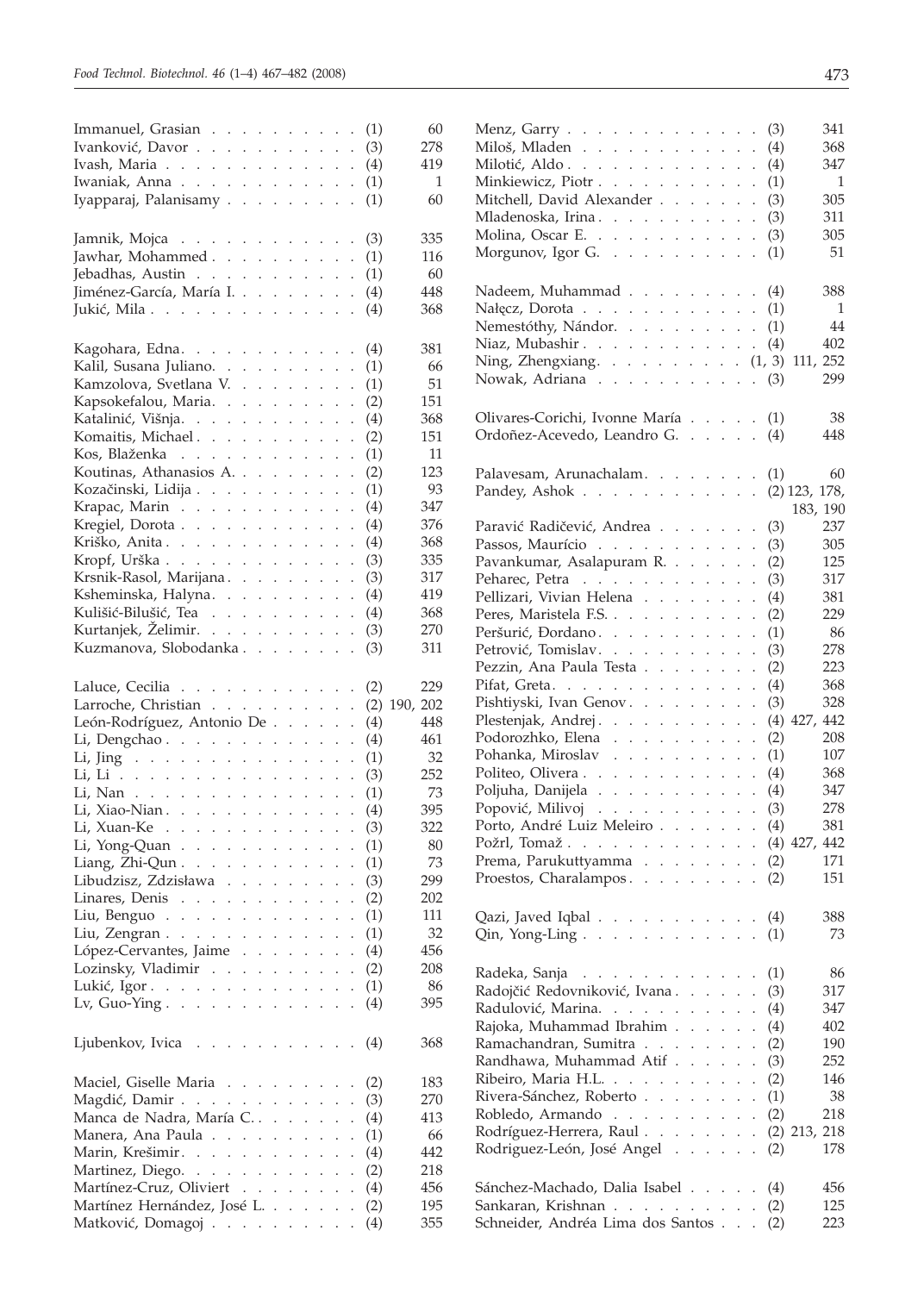| 208<br>Senko, Olga (2)                                                 |  |
|------------------------------------------------------------------------|--|
| Silva, Delne Domingos da (2)<br>223                                    |  |
| Sivik, Björn (2)<br>157                                                |  |
| Skendrović Babojelić, Martina. (3)<br>292                              |  |
| 164<br>Skwira, Joanna<br>(2)                                           |  |
| 86, 347<br>Sladonja, Barbara $(1, 4)$                                  |  |
| Soccol, Carlos Ricardo<br>178, 183<br>(2)                              |  |
| 178<br>Soccol, Vanete Thomaz.<br>(2)                                   |  |
| Sosa, Oscar A. $\ldots$<br>413<br>(4)                                  |  |
| Spier, Michele Rigon.<br>178<br>(2)                                    |  |
| Stanchev, Veselin Stanchev<br>(3)<br>328                               |  |
| Sukumaran, Rajeev Kumar<br>171<br>(2)                                  |  |
| Sultan, Muhammad Tauseef<br>22<br>(1)                                  |  |
| Syed, Qurat-ul-Ain<br>388<br>(4)                                       |  |
|                                                                        |  |
| Šarić, Goran (4)<br>355                                                |  |
| Šetić, Elvino<br>347<br>(4)                                            |  |
| Šušković, Jagoda).<br>11<br>(1)                                        |  |
|                                                                        |  |
| Tahir-Nadeem, Muhammad. (1)<br>22                                      |  |
| Torres-Ramos, Yessica Dorin<br>38<br>(1)                               |  |
|                                                                        |  |
| 427                                                                    |  |
| Unuk, Tatjana $\ldots$ $\ldots$ $\ldots$ $\ldots$ $\ldots$ (4)         |  |
| 355                                                                    |  |
| Vahčić, Nada $\ldots$ $\ldots$ $\ldots$ $\ldots$ $\ldots$ $\ldots$ (4) |  |
| Vandenberghe, Luciana Porto de Souza.<br>183<br>(2)                    |  |
| Veiga Burkert, Carlos André<br>66<br>(1)                               |  |
| Venskutonis, Petras Rimantas<br>157<br>(2)                             |  |
| Ventura, Janeth<br>$(2)$ 213, 218                                      |  |
| Vesković, Slavica<br>93<br>(1)                                         |  |

| Vidrih, Rajko                                                             |  |  |  |  |  | (4) | 427 |
|---------------------------------------------------------------------------|--|--|--|--|--|-----|-----|
| Vila-Real, Helder                                                         |  |  |  |  |  | (2) | 146 |
| Voća, Sandra                                                              |  |  |  |  |  | (3) | 292 |
| Vorkapić-Furač, Jasna                                                     |  |  |  |  |  | (3) | 317 |
| Vrančić, Mila                                                             |  |  |  |  |  | (3) | 237 |
| Vriesekoop, Frank                                                         |  |  |  |  |  | (3) | 341 |
| Wang, Guang-Hui.                                                          |  |  |  |  |  | (3) | 322 |
| Wang, Pu. $\ldots$ , $\ldots$ , $\ldots$ , $\ldots$                       |  |  |  |  |  | (4) | 395 |
| Wei, Dongzhi.                                                             |  |  |  |  |  | (4) | 461 |
| Winkelhausen, Eleonora                                                    |  |  |  |  |  | (3) | 311 |
| Woiciechowski, Adenise Lorenci.                                           |  |  |  |  |  | (2) | 178 |
| $Xia,$ Wen-Shui $\cdots$ $\cdots$ $\cdots$ $\cdots$ $\cdots$ $\cdots$ (3) |  |  |  |  |  |     | 262 |
| $Xu$ , Keyong                                                             |  |  |  |  |  | (1) | 111 |
| Yang, Xiao-Quan (3)                                                       |  |  |  |  |  |     | 252 |
| Yang, Zhong-Hua.                                                          |  |  |  |  |  | (3) | 322 |
| Yazici, Fehmi.                                                            |  |  |  |  |  | (4) | 434 |
| Yu, Xiao-Wei                                                              |  |  |  |  |  | (1) | 80  |
| Zbořil, Petr.                                                             |  |  |  |  |  | (1) | 107 |
| Zeng, Rong $\ldots$ $\ldots$ $\ldots$ $\ldots$ $\ldots$                   |  |  |  |  |  | (3) | 322 |
| Zhang, Guangyi                                                            |  |  |  |  |  | (1) | 32  |
| Zhang, Yewang.                                                            |  |  |  |  |  | (4) | 461 |
| Zhekova, Boriana Yordanova                                                |  |  |  |  |  | (3) | 328 |
| Zhong, Qiu-Ping $\ldots$ , $\ldots$ , $\ldots$                            |  |  |  |  |  | (3) | 262 |
| Zlatić, Emil                                                              |  |  |  |  |  | (4) | 442 |
| Zubaerova, Dinara                                                         |  |  |  |  |  | (2) | 208 |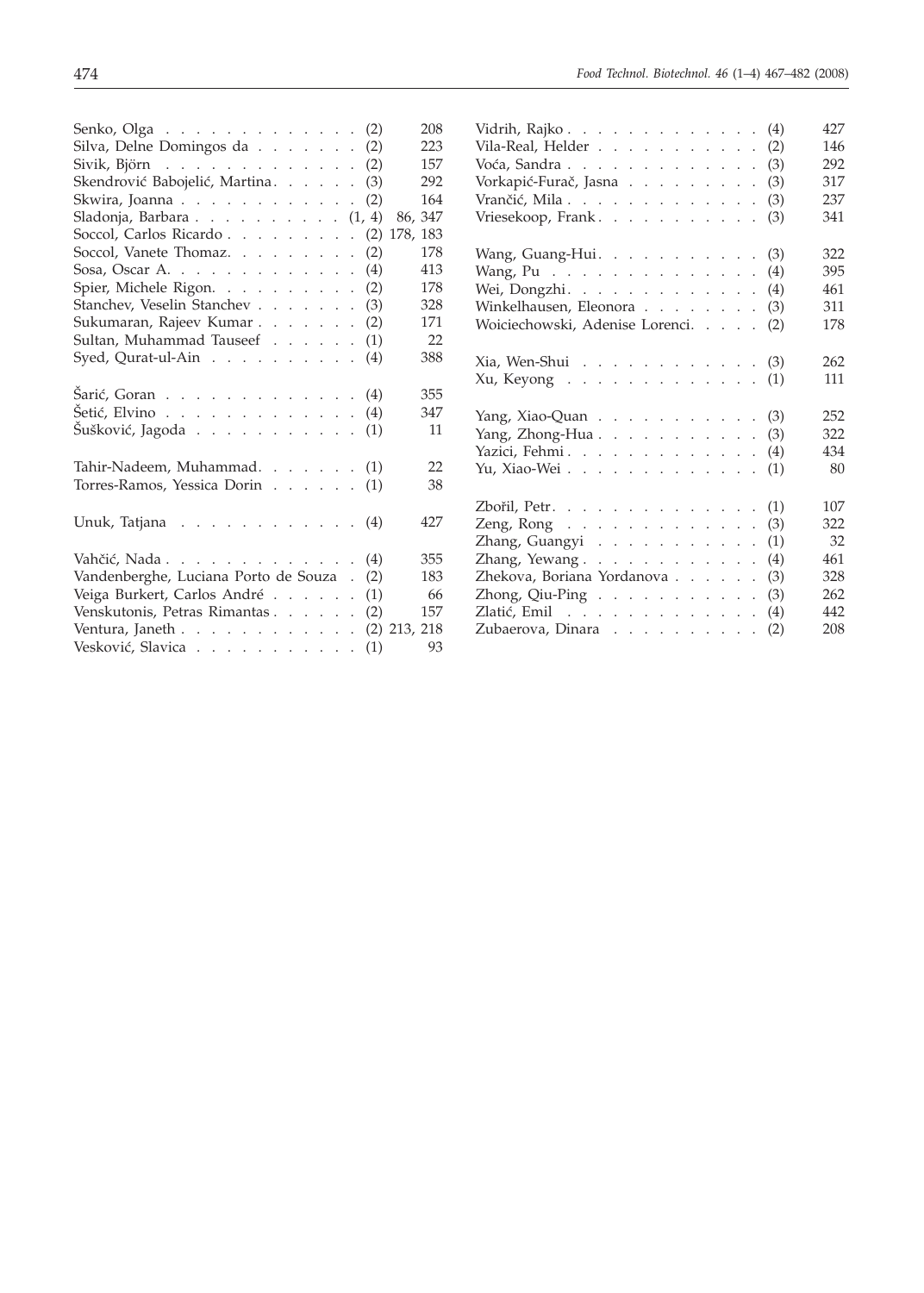# **SUBJECT INDEX**

# **A**

acetophenone asymmetric reduction of, catalyzed by yeast cell with the introduction of resin adsorption, 322 acetylcholinesterase inhibiting activity of several aqueous tea infusions, 368 acid hydrolysis of cassava starch using diluted phosphoric acid, 305 *Adinandra nitida* leaves, used as a raw material for apigenin isolation, 111 *Agave* ethnic alcoholic beverages from, analyzed by GC-MS, 448 agroindustrial residues as a substrate for phytase production in SSF by fungal isolates, 178 alcohols from *Agave* plant, analyzed by GC-MS, 448 alkaline protease production effect of medium composition on, by *Bacillus licheniformis* N-2, 388  $alkyl-\beta$ -galactoside synthesis in single-phased alcohol media with various b-galactosidases, 311  $\alpha$ -acetolactate synthase gene, as recombination sequence, 32 a-galactosidase statistical optimization of the production of, by *Streptomyces griseoloalbus*, 171 a-pinene oxide lyase inactivation of, from *Pseudomonas rodhesiae* CIP 107491, 202 ammonium nitrate as a nitrogen source in intracellular lipase production by *Rhizopus oligosporus* DGM 31, 402 ammonium oxalate as a nitrogen source in intracellular lipase production by *Rhizopus oligosporus* DGM 31, 402 amperometric biosensor used for D-lactate recognition in biological samples, 107 anaerobic metabolism during storage of packaged shredded cabbage, 427 antibiotic inactivation as a mechanism of resistance acquisition in bacteria, 11 antibiotic resistance mechanisms of, in bacterial species of human and animal origin, 11 antibodies as a tool for pathogenic *Escherichia coli* surveillance, 125 antigens as a tool for pathogenic *Escherichia coli* surveillance, 125

antimicrobial activity of phenolic compounds from sweet meadow, hawthorn, polygonum, silverweed and little robin, 151 antimutagenesis of ascorbic acid against mutations induced by quinolones, 38 antioxidant activity of ascorbic acid, 38 of new early ripening strawberry cultivars in Croatia, 292 of several aqueous tea infusions, 368 antioxidants produced by solid-state fermentation of creosote bush and pomegranate peel, 218 apigenin isolation of, from leaves of *Adinandra nitida*, 111 aqueous tea infusions antioxidant and acetylcholinesterase inhibiting activity of, 368 *Armoracia lapathifolia* Gilib. (horseradish) glucosinolate profiles, myrosinase and peroxidase activity in, 317 aroma index as an indicator of aroma freshness of roasted coffee during storage, 442 aromatic ketone toxicity of, to yeast cells, 322 ascorbic acid (vitamin C) antimutagenic effect of, against oxidative damage induced by quinolones, 38 content of, in new early ripening strawberry cultivars in Croatia, 292 ash mass fraction of, for determining the botanical origin of Slovenian honey, 335 *Aspergillus niger* for xylanase production, 22, 183 PSH spores of, for tannin biodegradation to gallic and ellagic acids, 213 spores of, for glucose oxidase production, 190 stability of glucose oxidase activity produced by, 190 *Aspergillus oryzae* as tannase producer, 80 astaxanthin produced using hydrolytic product of cassava starch, 305 asymmetric reduction of aromatic ketone catalyzed by yeast cell with the introduction of resin adsorption, 322 autochthonous fermented sausages investigation of microbial association in, 93 autochthonous varieties of Istrian olive (*Olea europea* L.), 347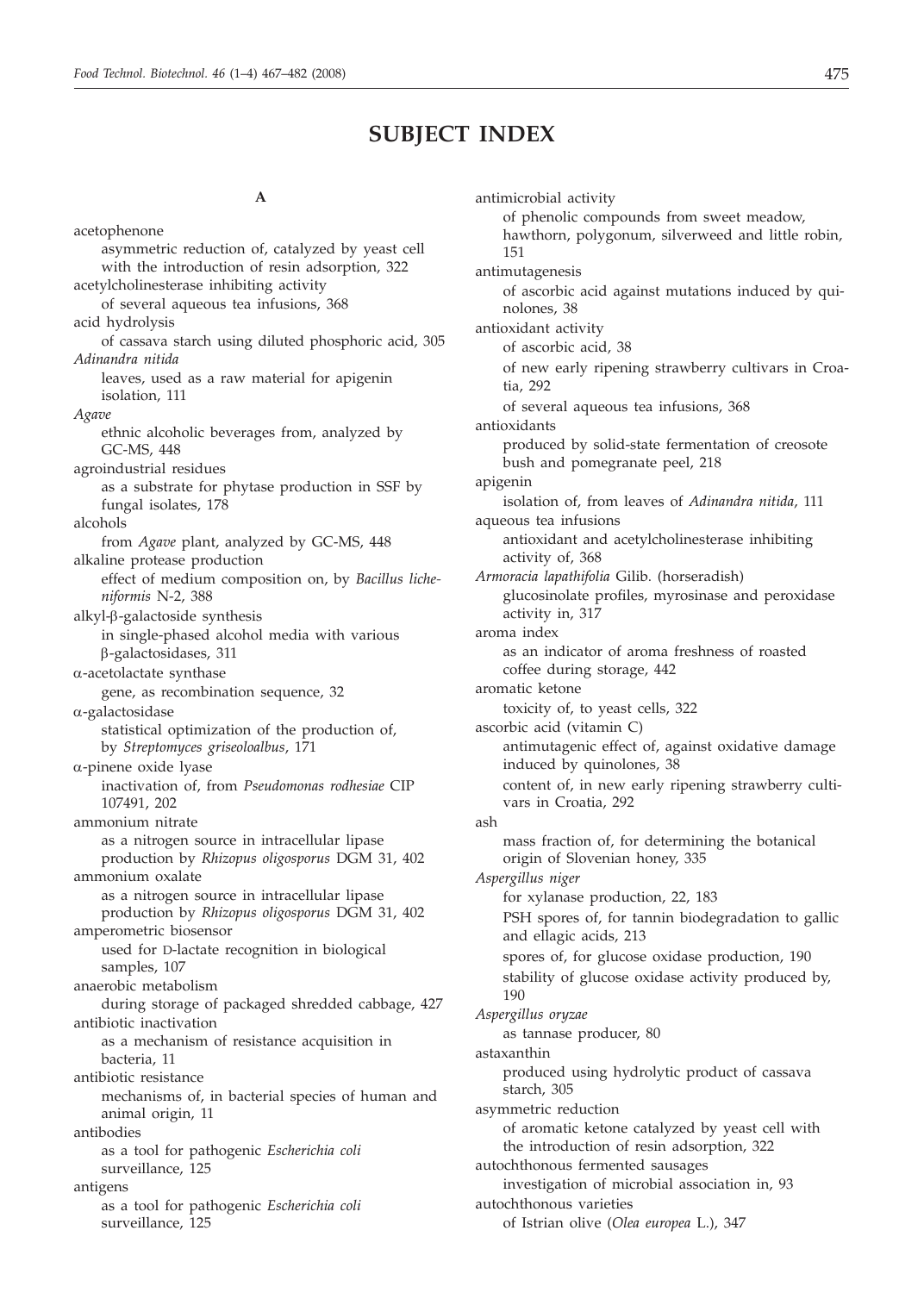*Bacillus licheniformis* N-2 for alkaline protease production, 388 *Bacillus megaterium* cyclodextrin glucanotransferase from, 328 bacteria as a biocatalyst for oxidoreduction of substituted phenylethanols and acetophenones, 381 baker's yeast as a source of malate dehydrogenase for colorimetric assay of L-malic acid in fruit juices and wine, 229 baking effects of xylanase and other hydrolytic enzymes on bread quality during, 22 b-cyclodextrin production from starch with cyclodextrin glucanotransferase from *Bacillus megaterium*, 328 b-galactosidase activity of, in different strains of *Kluyveromyces marxianus* in a synthetic medium, 66 transgalactosylation/hydrolysis ratios of, 311 bioconversion of terpenes by  $\alpha$ -pinene oxide lyase from *Pseudomonas rhodesiae* CIP 107491, 202 bioinformatics as a research tool in food peptidomics, 1 biologically active peptides as an area of interest of food peptidomics, 1 biopolymers produced from oleic acid by *Ralstonia eutropha*, 223 biosynthesis of propyl gallate by *Aspergillus niger* tannase expressed in *Pichia pastoris* in organic media, 80 biotransformation of substituted phenylethanols and acetophenones by environmental bacteria, 381 black olives changes in the prefermentation static washing regime of, 341 fermentation profile of, 341 blended film physicochemical properties of chitosan-based, 262 blue tetrazolium salt as an indicator of succinate dehydrogenase activity in Crabtree-positive *Saccharomyces cerevisiae* strain, 376 blueberry effect of the addition of, on physicochemical and sensory properties of yoghurts, 434 borage (*Borago officinalis* L.) as a substrate for oil extraction using immobilised lipase from *Candida antarctica*, 157 botanical origin of Croatian honey, determined by physicochemical parameters, 355 brain fatty acid composition of phospholipids in, of rats fed fat-free diet, 278

bread

effects of xylanase and other hydrolytic enzymes on the quality of, 22

brewer's yeast

expression of glucoamylase gene in *Saccharomyces pastorianus*, 32

## **C**

cabbage regulation of metabolic changes in, by modified atmosphere packaging, 427 calcium alginate beads naringinase immobilized in, for debittering of grapefruit juice, 146 calcium gluconate produced by *Aspergillus niger* spores in SSF, 190 *Candida antarctica* immobilised lipase from, used in supercritical fluid extraction of borage seed oil, 157 caper (*Capparis spinosa*) as a source of cystein protease, 286 carbon paste electrode as biosensor for D-lactate in biological samples, 107 casein as a nitrogen source for extracellular lipase production in submerged culture of *Serratia rubidaea*, 60 as a nitrogen source for intracellular lipase production by *Rhizopus oligosporus* DGM 31, 402 cassava starch for edible and preservative film production, 262 hydrolysis of, using diluted phosphoric acid, 305 cephalexin production of, using immobilized penicillin G acylase from *Escherichia coli*, 461 chiral alcohol formation of, by asymmetric reduction of acetophenone, 322 formation of, by oxidoreduction with substituted phenylethanols and acetophenones, 381 chitosan for edible and preservative film production, 262 chromate reduction influence of, on *Pichia guilliermondii* sensitivity to chromium, 419 chromate tolerance of *Pichia guilliermondii*, 419 chromium(III) chelation influence of, on *Pichia guilliermondii* sensitivity to chromium, 419 citric acid produced by *Yarrowia lipolytica* from sunflower oil, 51 citric pulp as a substrate for phytase production in SSF by fungal strains, 178 cluster analysis (CA) of monofloral and multifloral samples of Croatian honey, 355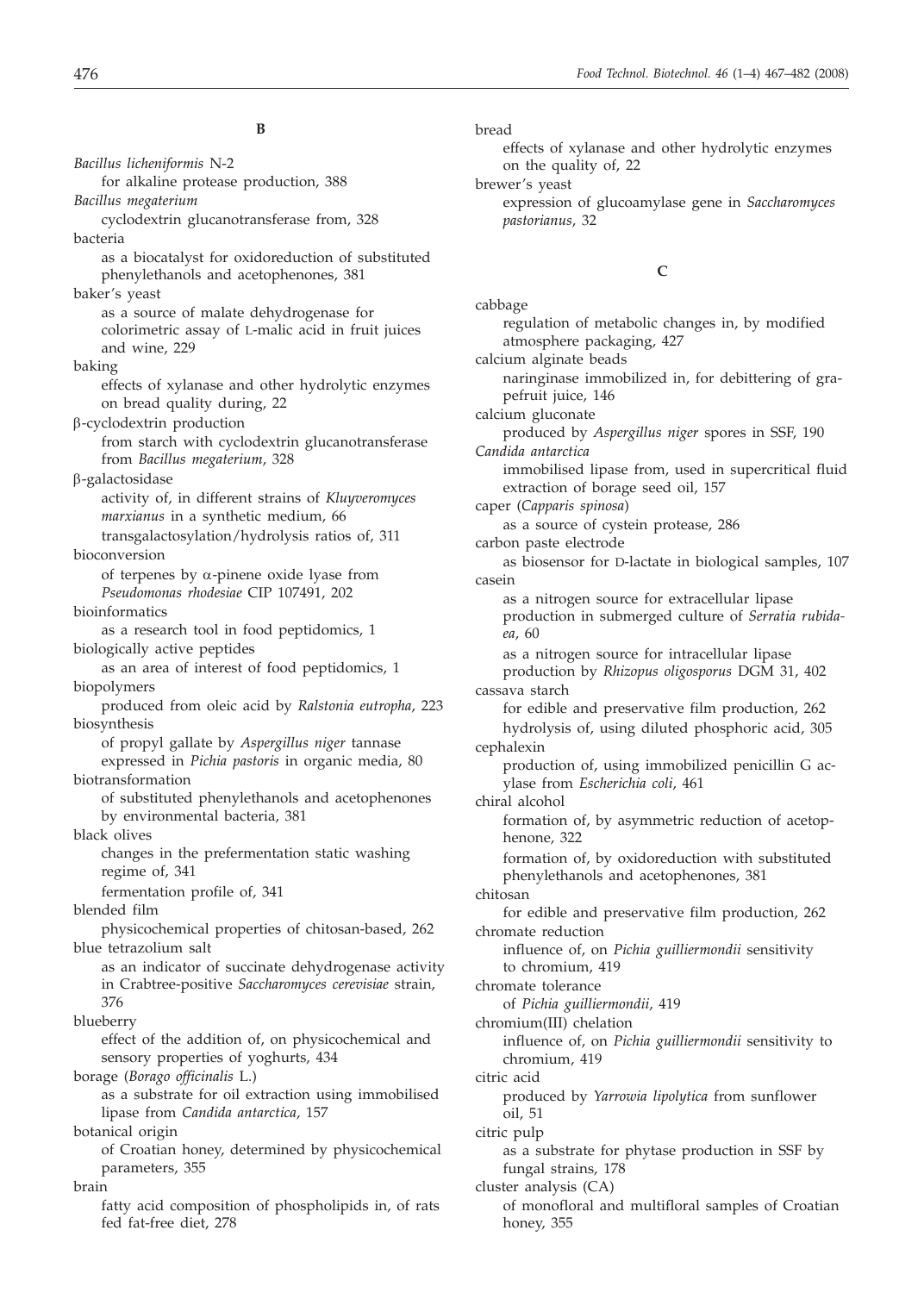*Cochliobolus sativus* used for xylanase production in submerged culture, 116 colorimetric assay of L-malic acid in fruit juices and wine using dehydrogenase from baker's yeast, 229 complexation *in situ* removal of cephalexin by, at high substrate concentration, 461 computational methods applied in food peptidomics, 1 continuous fermentation of high sugar fruit must and its effect on the viability and morphology of immobilized yeast, 164 coupling activity of cyclodextrin glucanotransferase from *Bacillus megaterium*, 328 creosote bush (*Larrea tridentata*) as a source of tannins for gallic and ellagic acid production, 213 production of antioxidant nutraceuticals from, 218 cryomaceration effect of, on free and bound aroma compounds of Malvazija istarska wines, 86 cultivation condition determined by linear and orthogonal array experiments, 73 for production of polyunsaturated fatty acids by *Mucor recurvus* with sugarcane molasses as the carbon source, 73 cyclodextrin glucanotransferase from *Bacillus megaterium* for the production of cyclodextrins from starch, 328 cyclodextrins production of, from starch with cyclodextrin gluca-

## **D**

notransferase from *Bacillus megaterium*, 328

#### depolymerization

#### of cassava starch using diluted phosphoric acid, 305

diacetyl reduction of, after beer fermentation with

recombinant strain *Saccharomyces pastorianus*, 32 diagnostic targets

for an early detection and surveillance of *Escherichia coli* pathogens, 125

diarrhoea

caused by foodborne *Escherichia coli*, 125 D-lactate

determination of, by amperometric biosensor in biological samples, 107

D-LCR (D-lactate cytochrome c oxidoreductase) used as biorecognition element for D-lactate assay in biological samples, 107

 $DL-2$ -amino- $\Delta^2$ -thiazoline-4-carboxylic acid (DL-ATC) as a substrate for L-cysteine production by *Pseudomonas* sp. Zjwp-14, 395

DNA damage

caused by intestinal microbiota, 299

prevention of, by lactic acid bacteria, 299 drug efflux as a mechanism of bacterial resistance to antibiotics, 11

#### **E**

electrical conductivity for determininmg the botanical origin of Slovenian honey, 335 electrospray ionization mass spectrometry as a method for identification of flavonoids isolated from *Adinandra nitida* leaves, 111 ellagic acid production of, from creosote and tar bush, 213 entrainer ethanol used as, in supercritical fluid extraction of borage seed oil, 157 enzymatic activity *in situ* of succinate dehydrogenase in Crabtree-positive *Saccharomyces cerevisiae* strain, 376 enzymatic synthesis of cephalexin, using immobilized penicillin G acylase from *Escherichia coli*, 461 *Escherichia coli* detection and quantification of, by new tools for molecular diagnosis, 125 esterification of *i*-amyl alcohol and oleic acid from fusel oil by *Candida antarctica* lipase B, 44

# **F**

factorial design used for optimization of  $\beta$ -galactosidase production by *Kluyveromyces marxianus* CCT 7082 in a synthetic medium, 66 fat-free diet influence of, on fatty acid composition of brain and liver phospholipids in rats, 278 fatty acid analysis of PUFA produced by *Mucor recurvus* on sugarcane molasses as the carbon source, 73 fermentation of beer with recombinant strain *Saccharomyces pastorianus*, 32 of sugarcane molasses by *Mucor recurvus* for production of polyunsaturated fatty acids, 73 flavonoid from leaves of *Adinandra nitida*, 111 flavour of soy cheese improved by starter and non-starter cultures, 252 flavouring compounds of soy cheese flavour, improved by starter and non-starter cultures, 252 flocculation of *Kloeckera apiculata* from wine in coculture with *Saccharomyces cerevisiae*, 413 food definition of food peptidomics, 1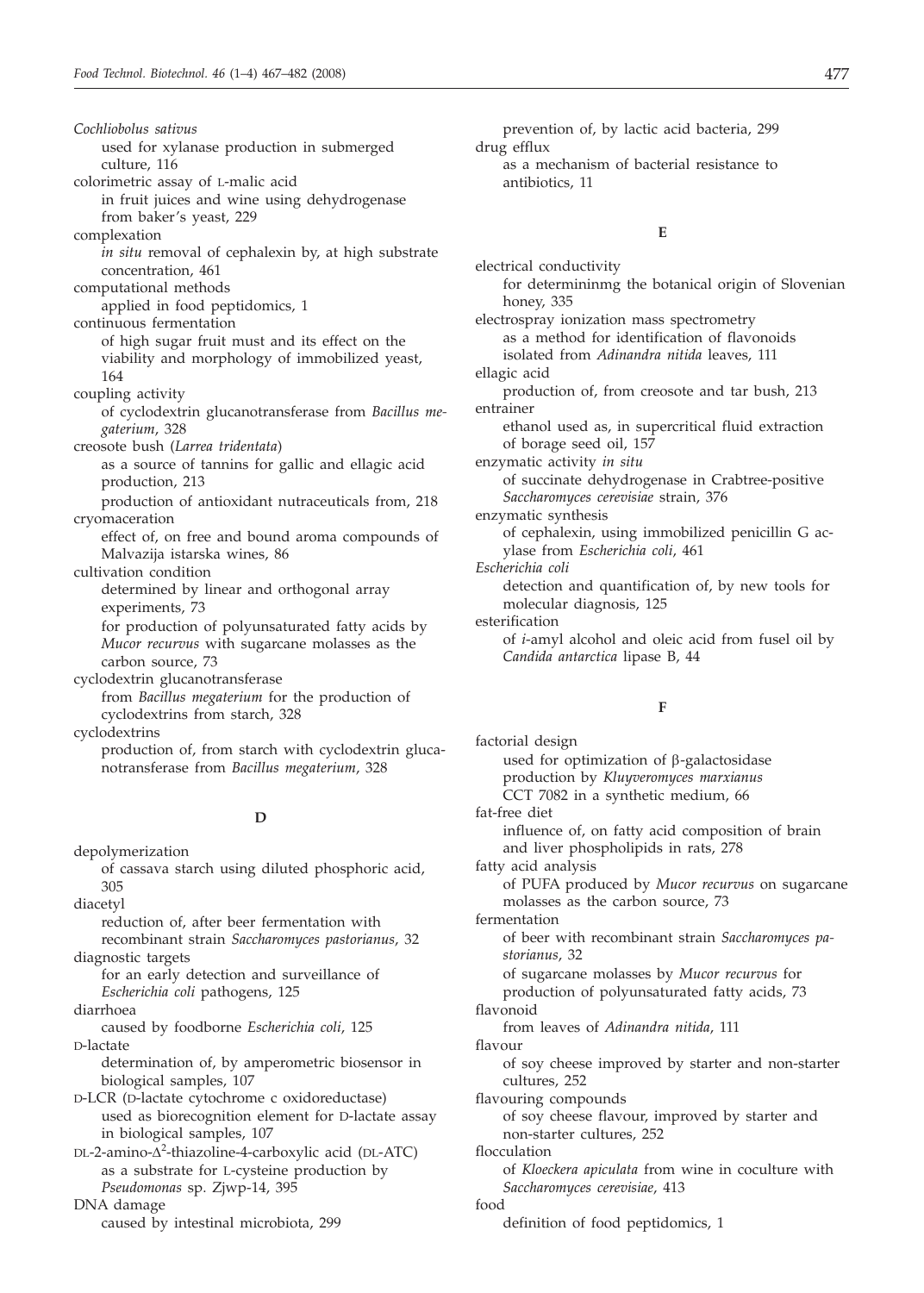food production with cystein protease isolated from capsules of caper, 286

fruit juices colorimetric assay for measurement of L-malic acid in, 229

functional properties

of peptides in food, 1

fungal spores

of *Aspergillus niger*, used for the production of gluconic acid, 190

fungal strains

isolated from a fertile soil for phytase production on citric pulp in SSF, 178

fusel oil

biotechnological utilisation of, 44

#### **G**

gallic acid

production of, from creosote and tar bush, 213 GC-MS (gas chromatography-mass spectrometry) used for determination of plant antioxidants in sweet meadow, hawthorn, polygonum, silverweed and little robin, 151

gelatin

- for edible and preservative film production, 263 gene disruption
	- of *ILV2* gene for lowering diacetyl content in fermentation wort, 32

gingily oil

as an inducer of extracellular lipase production in submerged culture of *Serratia rubidaea*, 60

glucoamylase

gene expression of, in a brewer's yeast *Saccharomyces pastorianus*, 32

gluconic acid

- production of, by *Aspergillus niger* spores in SSF, 190
- glucose oxidase

from *Aspergillus niger* spores, as a biocatalyst in SSF, 190

glucosinolates

comparison of, in *in vitro* grown tissues of *Armoracia lapathifolia* Gilib., 317

gluten proteins

in wheat cultivars, 270

glycerol

as a carbon source for lipase production by *Rhizopus oligosporus* DGM 31, 402 as plasticizer of edible and preservative films

produced from chitosan/cassava starch/gelatine blends, 262

grapefruit juice

effect of high pressure on naringin hydrolysis in, 146

#### **H**

high pressure effect of, on naringin hydrolysis in grapefruit juice, 146

homologous recombination of mammalian genome in yeast and bacteria, 237 honey ash mass fraction and electrical conductivity of, for determining the botanical origin, 335 characterisation and classification of, using physicochemical parameters, 355 horizontal gene transfer as a principal mechanism for the spread of antibiotic resistance, 11 horseradish (*Armoracia lapathifolia* Gilib.) *in vitro* culture of plantlets, tumour and teratoma tissues, used for comparison of glucosinolate profiles, 317 HPLC (high performance liquid chromatography) for organic acid quantification in fermented shrimp waste, 456

hypermutators

bacterial species with high mutation rate which increases the antibiotic resistance, 11

## **I**

*i*-amyl alcohol esterification of, by *Canida antarctica* lipase B, 44 immobilization of *Saccharomyces bayanus* S.o./1AD on cubes of white foam glass, 164 immobilized fungus cells for treatment of complex food wastewaters, 208 immobilized naringinase used for naringin hydrolysis in grapefruit juice under high pressure, 146 indole binding/metabolism of, by intestinal lactic acid bacteria, 299 *in situ* product removal for enhancing the enzymatic production of cephalexin, 461 interfacial inactivation of a-pinene oxide lyase in contact with hexadecane layer, 202 intestinal microbiota as a contributor to the development of colon cancer, 299 isocitric acid produced by *Yarrowia lipolytica* from sunflower oil, 51 isonovalal as a product of bioconversion of  $\alpha$ -pinene oxide by *Pseudomonas rhodesiae* CIP 107491, 202

## **K**

Kalamata olives changes in the prefermentation static washing regime of, 341 fermentation profile of, influenced by prefermentation static washing regime, 341 *Kloeckera apiculata*

behaviour of, in coculture with *Saccharomyces cerevisiae* from wine, 413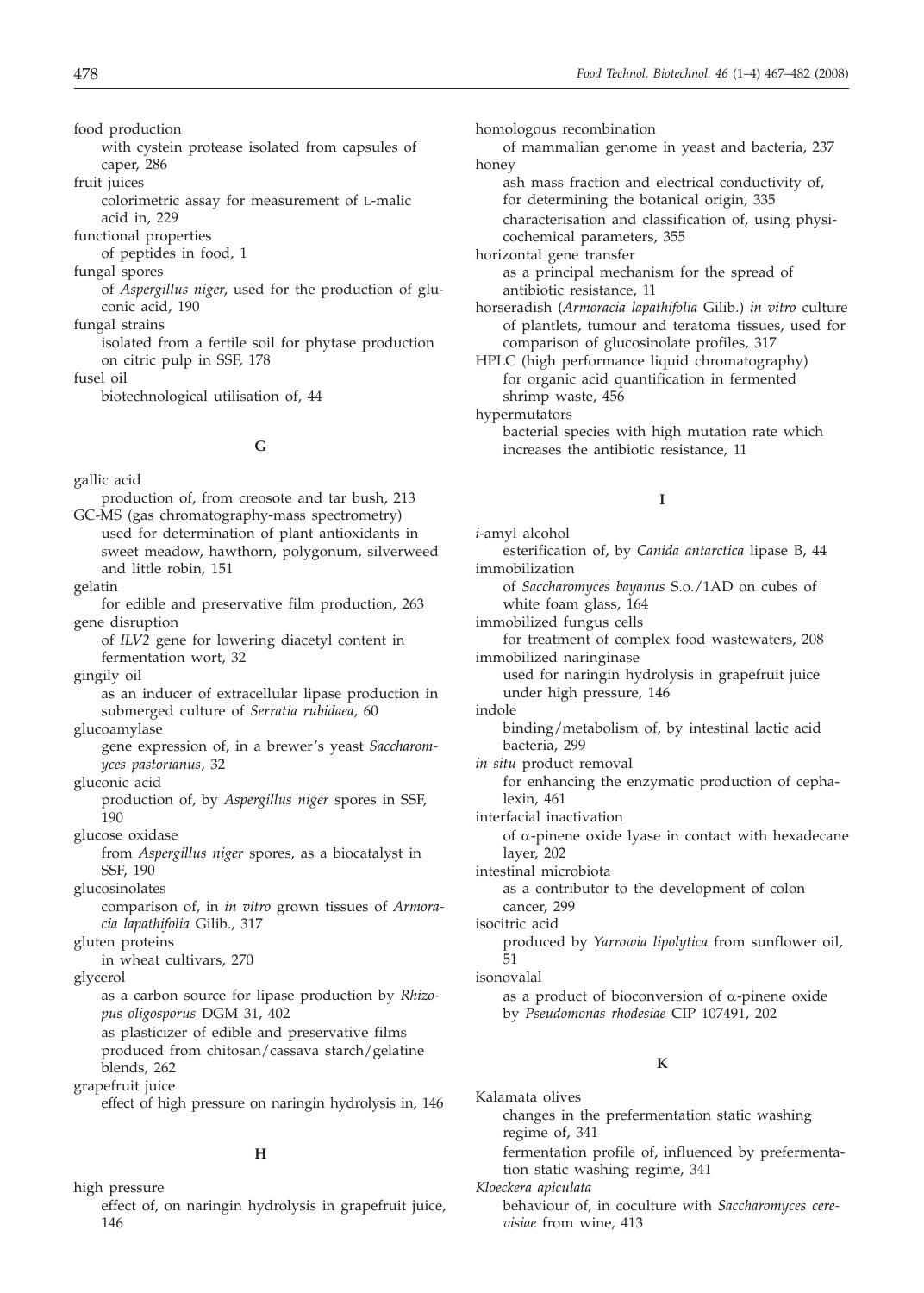*Kluyveromyces marxianus* as a producer of  $\beta$ -galactosidase, 66

#### **L**

lactic acid bacteria existing in the colon, 299 for soy cheese flavour improvement, 252 influence of static washing regime of Kalamata olives on the number of, 341 lactic acid fermentation of shrimp waste, 456 *Lactobacillus* in colon, for binding or degrading a colonic toxic metabolite indole, 299 L-cysteine production of, from DL-ATC by *Pseudomonas* sp., 395 L-cysteine protease (capparin) from capsules of caper (*Capparis spinosa*), 286 linear regression model of the ash mass fraction and electrical conductivity for Slovenian honey, 335 lipase from *Candida antarctica,* used for esterification of *i*-amyl alcohol and oleic acid from fusel oil, 44 maximization of the production of, by *Rhizopus oligosporus* DGM 31, 402 production, characterization and catalytic properties of, from *Mucor griseocyanus*, 195 production of, in submerged culture of *Serratia rubidaea*, 60 L-malic acid determination of, by colorimetric assay, 229 liver fatty acid composition of phospholipids in, in rats fed fat-free diet, 278 **M** maceration at 20 °C effect of, on free and bound aroma compounds of Malvazija istarska wines, 86 malate dehydrogenase (MDH) from baker's yeast, for colorimetric assay of L-malic acid in fruit juices and wine, 229 Malvazija istarska wines effect of different maceration treatments on free and bound aroma compounds in, 86 mammalian genome recombineering of, in bacteria and yeast, 237 mango fruit

preservation of, with chitosan-based films, 262 medium composition

influence of, on *Pichia guilliermondii* sensitivity to chromium, 419

medium optimization for L-cysteine production, from DL-ATC by *Pseudomonas* sp., 395

membrane permeability changes as a reason of bacterial resistance to multiple antibiotic classes, 11 microbiological production of citric and isocitric acids from sunflower oil by *Yarrowia lipolytica*, 51 microflora of traditionally fermented sausages, 93 modified atmosphere for preservation of aroma of roasted coffee during storage, 442 for regulation of metabolic changes in shredded cabbage, 427 molecular pathogenesis of foodborne *Escherichia coli*, 125 monoterpenes in Malvazija istarska wines produced by different maceration treatments, 86 monovarietal olive oil composition of, from Istrian olive, 347 morphology of autochthonous varieties of Istrian olive, 347 of *Saccharomyces bayanus* S.o./1AD used for fermentation of high sugar must, 164 *Mucor griseocyanus* for extracellular lipase production, 195 *Mucor recurvus* used for production of polyunsaturated fatty acids with sugarcane molasses as the carbon source, 73 multidrug resistance of bacterial species of human and animal origin to multiple antibiotic classes, 11 myrosinase activity in horseradish plantlets, tumor and teratoma tissues, 317

#### **N**

nalidixic acid used as inducer of lipid peroxidation and mutagenesis in *Salmonella typhimurium* TA102, 38 naringenin

as a product of naringin hydrolysis in grapefruit juice under high pressure, 146

naringin

hydrolysis in grapefruit juice under high pressure by immobilized naringinase, 146

norfloxacin

used as inducer of lipid peroxidation and mutagenesis in *Salmonella typhimurium* TA102, 38

#### **O**

oils

used for induction of intracellular production of lipases by *Rhizopus oligosporus* DGM 31, 402

*Olea europaea* L. characterisation of autochthonous Istrian olive varieties, 347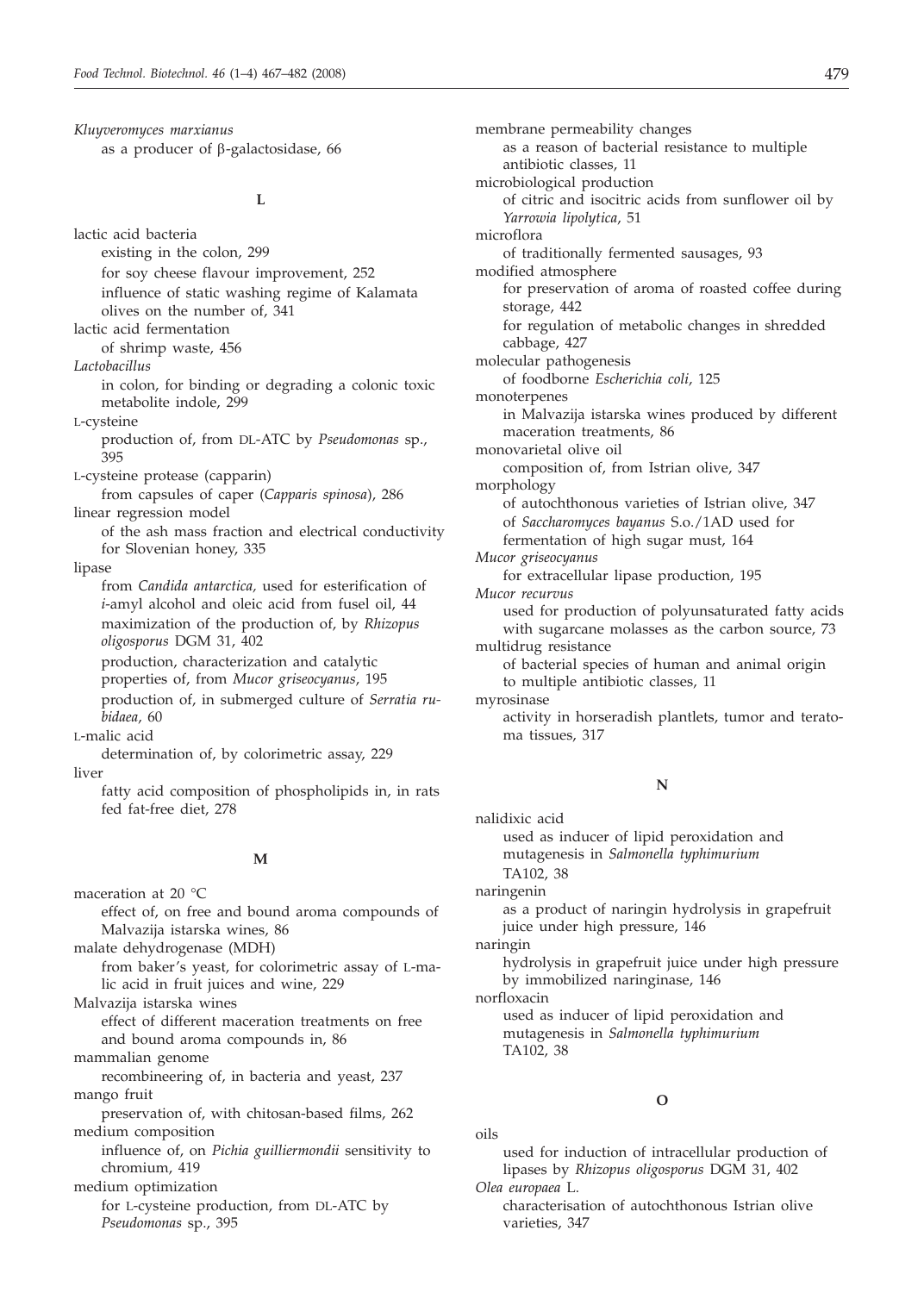oleic acid

- as a substrate for biopolymer production by *Ralstonia eutropha*, 223
- esterification of, by *Candida antarctica* lipase B, 44 optimal composite design
	- of cyclodextrin production from starch with cyclodextrin glucanotransferase from *Bacillus megaterium*, 328
- optimization
- of b-galactosidase production by *Kluyveromyces marxianus* CCT 7082 in a synthetic medium, 66 organic acids
- quantification of, in fermented shrimp waste by HPLC, 456
- oxidoreduction
	- of substituted phenylethanols and acetophenones by environmental bacteria, 381

## **P**

packaging of shredded cabbage in modified atmosphere for

regulation of metabolic changes, 427 penicillin G acylase from *Escherichia coli*, used for enzymatic synthesis of cephalexin, 461 peptidomics definition of food peptidomics and its role in food and nutrition sciences, 1 peroxidase activity in horseradish plantlets, tumour and teratoma tissues, 317 phenolic compounds antioxidant and acetylcholinesterase inhibiting activity of, 368 of several aqueous tea infusions, 368 phenols in Malvazija istarska wines produced by different maceration treatments, 86 phospholipase A<sub>2</sub> for digestion of brain and liver phospholipids in rats fed fat-free diet, 278 phospholipids composition of, in brain and liver of rats fed fat-free diet, 278 phosphoric acid use of, for hydrolysis of starch, 305 phosphorolysis of cassava starch using diluted phosphoric acid, 305 physicochemical parameters of Croatian honey, 355 phytase production of, on citric pulp in SSF by fungal isolates, 178 phytate hydrolysis of, by phytase, 178 *Pichia guilliermondii* sensitivity of, to chromium, 419 *Pichia pastoris* expression of *Aspergillus oryzae* tannase in, used for gallic acid ester synthesis in organic media, 80

ping-pong bi-bi mechanism as a kinetic model on enzymatic esterification of *i*-amyl alcohol and oleic acid by *Candida antarctica* lipase B, 44 plant antioxidants determination of, in sweet meadow, hawthorn, polygonum, silverweed and little robin, 151 polyethylene film for packaging of shredded cabbage in modified atmosphere, 427 polyphenols content of, in new early ripening strawberry cultivars in Croatia, 292 formed during production of Malvazija istarska wines by different maceration treatments, 86 polypropylene film for packaging of shredded cabbage in modified atmosphere, 427 poly(3-hydroxybutyrate) from oleic acid, 223 polyunsaturated fatty acids produced by *Mucor recurvus* with sugarcane molasses as the carbon source, 73 polyvinyl alcohol cryogel as a bead for *Rhizopus oryzae*, in complex food wastewater treatment, 208 pomegranate peel production of antioxidant nutraceuticals from, 218 principal component analysis (PCA) for rapid quality assessment of Croatian wheat cultivars, 270 of monofloral and multifloral samples of Croatian honey, 355 product inhibition of cyclodextrin glucanotransferase, 328 prooxidant effect of antibiotics quinolones, 38 propyl gallate biosynthesis of, by *Aspergillus niger* tannase expressed in *Pichia pastoris* in organic media, 80 protease purification of, from capsules of caper, 286 protective effect of biomass components against interfacial inactivation of  $\alpha$ -pinene oxide lyase, 202 proteolysis of peptides in food, 1 *Pseudomonas rhodesiae* CIP 107491 as an a-pinene oxide lyase producer, 202 *Pseudomonas* sp. Zjwp-14 for L-cysteine production, from DL-ATC, 395 pulque an alcoholic beverage made from *Agave*, 448

# **R**

*Ralstonia eutropha* production of biopolymers from oleic acid by, 223 recombinant protein production for the production of tannase from *Aspergillus oryzae* expressed in *Pichia pastoris* in organic media, 80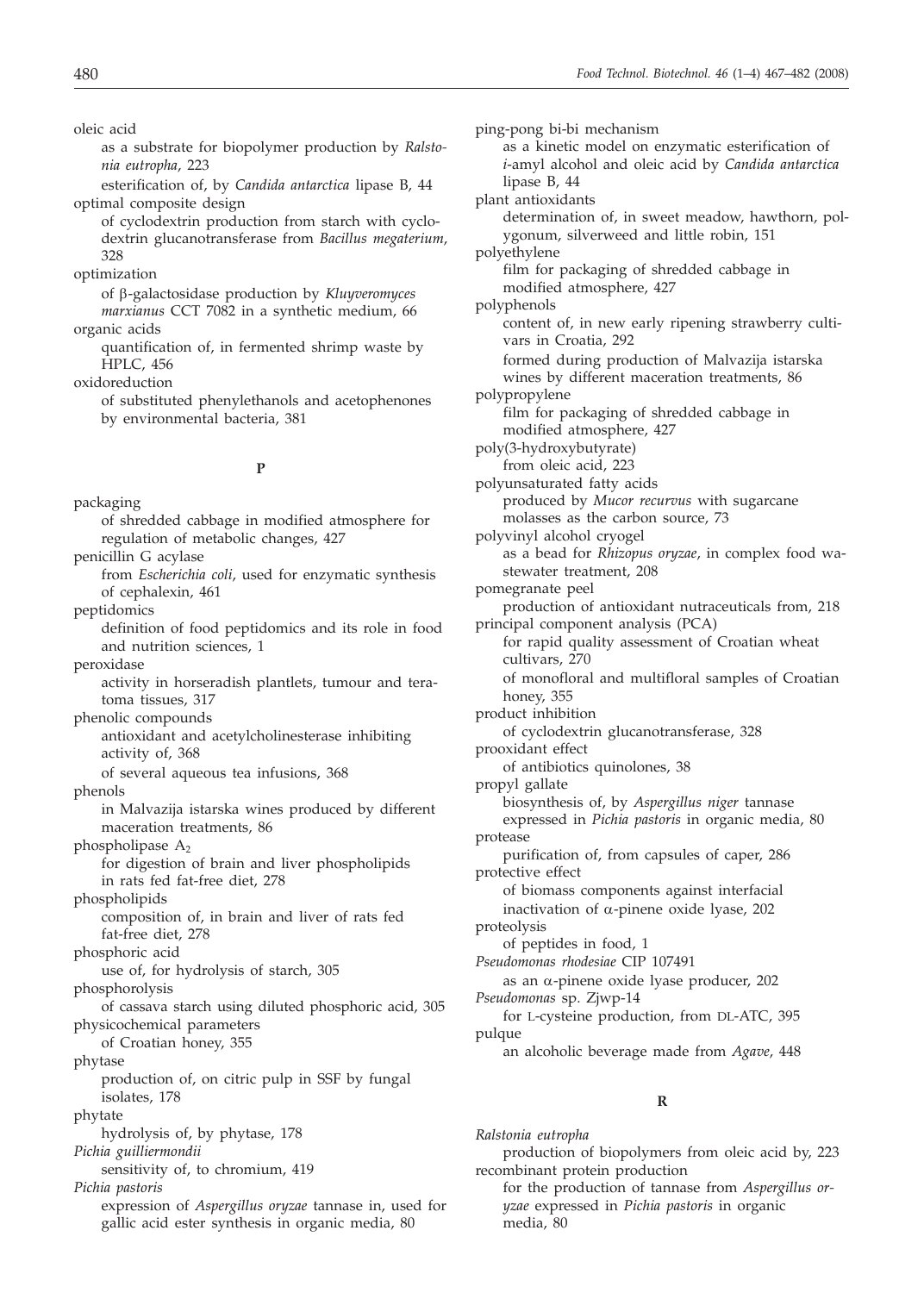recombineering of mammalian genome in yeast and bacteria, 237 resin adsorption promotion effect of, on the asymmetric reduction of acetophenone, 322 respiration during storage of packaged shredded cabbage, 427 response surface methodology used for medium optimization of L-cysteine production, from DL-ATC by *Pseudomonas* sp., 395 used for optimization of  $\beta$ -galactosidase production by *Kluyveromyces marxianus* CCT 7082 in a synthetic medium, 66 used for statistical optimization of  $\alpha$ -galactosidase production, 171 *Rhizopus oligosporus* DGM 31 for intracellular lipase production, 402 *Rhizopus oryzae* for production of various hydrolytic enzymes, 208 roasted coffee aroma index of, during storage, 442 RP-HPLC (reversed-phase high performance liquid chromatography) for gluten quantification in wheat cultivars, 270 used for determination of plant antioxidants in sweet meadow, hawthorn, polygonum, silverweed and little robin, 151

#### **S**

*Saccharomyces cerevisiae* in coculture with *Kloeckera apiculata* from wine, 413 succinate dehydrogenase (SDH) activity in, 376 *Saccharomyces pastorianus* expression of glucoamylase gene in, 32 *<sup>S</sup>*-a-phenylethyl alcohol formation of, by asymmetric reduction of aromatic ketone catalyzed by yeast cell with the introduction of resin adsorption, 322 selective hydrolysis of (*R,S*)-methyl mandelate ester, catalyzed by lipase from *Mucor griseocyanus*, 195 selectivity factors of various b-galactosidases towards different alcohol nucleophiles in alkyl β-galactoside synthesis, 311 *Serratia rubidaea* used for production of extracellular lipase, 60 shrimp waste quantification of organic acids in, by HPLC, 456 simple sequence repeats (SSR) used for characterisation of autochthonous Istrian olive, 347 single-phased media alkyl-b-galactoside synthesis in, with various b-galactosidases, 311 sodium gluconate produced by *Aspergillus niger* spores in SSF, 190 soil isolation of fungal strains for phytase production on citric pulp in SSF, 178

solid phase microextraction used for identification and semi-quantification of volatile compounds in ground roasted coffee, 442 solid-state fermentation (SSF) for antioxidant production using creosote bush and pomegranate peel, 218 for phytase production on citric pulp in SSF by fungal isolates, 178 for xylanase production by *Aspergillus niger*, using statistical experimental design, 183 soy cheese improvement in the flavour of, using starter and non-starter cultures, 252 soytone as nitrogen source for production of extracellular lipase in submerged culture of *Serratia rubidaea*, 60 SPME (solid phase microextraction) used for characterization of volatile compounds from *Agave* spirits, 448 starch as a carbon source for lipase production by *Rhizopus oligosporus* DGM 31, 402 as a substrate for cyclodextrin production with cyclodextrin glucanotransferase from *Bacillus megaterium*, 328 starter cultures used for soy cheese flavour improvement, 252 static washings influence of, on Kalamata olive fermentation profile, 341 statistical designs for xylanase production by *Aspergillus niger*, in solid-state fermentation, 183 storage time of yoghurts, after the addition of blueberries and sugar, 434 strawberry quality of new early ripening cultivars in Croatia, 292 *Streptomyces griseoloalbus* used for a-galactosidase production in submerged fermentation, 171 submerged cultures for lipase production by *Mucor griseocyanus*, 195 submerged fermentation for a-galactosidase production by *Streptomyces griseoloalbus*, 171 for xylanase production by *Cochliobolus sativus* on wheat straw as a carbon source, 116 succinate dehydrogenase (SDH) activity in Crabtree-positive *Saccharomyces cerevisiae* strain, 376 sugar effect of the addition of, on physicochemical and sensory properties of yoghurts, 434 sugarcane molasses used as carbon source for production of polyunsaturated fatty acids by *Mucor recurvus*, 73 sunflower oil used as a substrate for microbiological production of citric and isocitric acids by *Yarrowia lipolytica*, 51